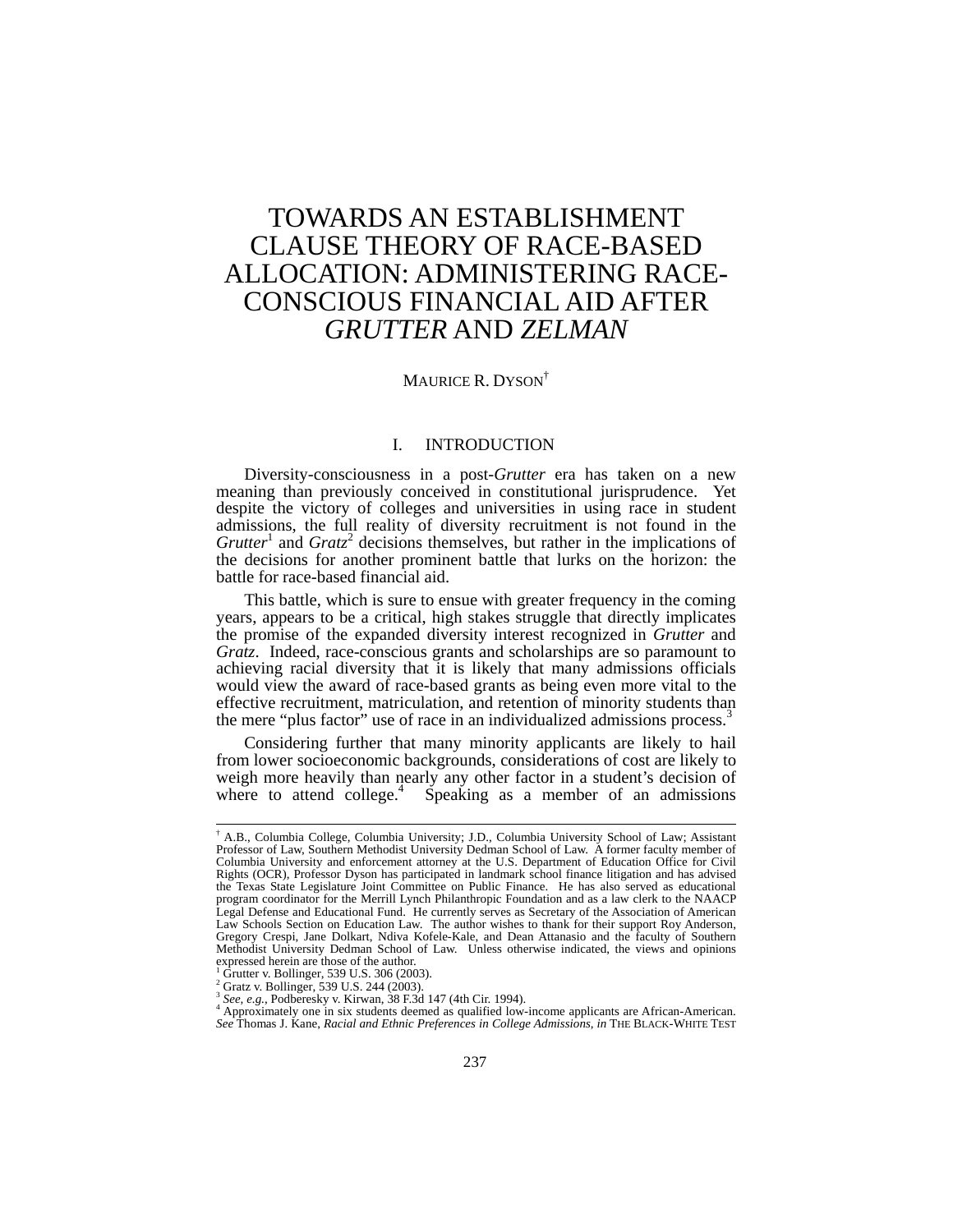committee, intimately involved in minority student recruitment, it is a fact of nature in each recruitment cycle that many minority students are compelled to reject prestigious admissions offers when faced with the inability to afford tuition that race-based financial grants might otherwise mitigate.<sup>5</sup>

Consequently, college and university admissions offices are now confronted with a uniquely important challenge. No longer are we satisfied with a nebulous notion of diversity. As Justice O'Connor detailed, meaningful racial diversity in the classroom should translate into a racially diverse set of national leaders. She writes that if we are to "cultivate a set of leaders with legitimacy in the eyes of the citizenry, it is necessary that the path to leadership be visibly open to talented and qualified individuals of every race."6

Accordingly, we know that racial diversity in the classroom is a compelling state interest by way of looking to the outcome of such classroom diversity. Maintaining a selective military officer corps from ROTC ranks consisting of racial minorities and fostering civic leaders is viewed as a critical benefit of classroom diversity on college and university campuses. Another purported benefit is the multicultural competence the global marketplace demands of employees of the prestigious Fortune 500 companies who filed the "3M Brief" in the Michigan cases.

But herein lies a critical question. Does the need for legitimacy created when civic leadership is fostered in every racial group, the need for diverse military officers, or the need for multicultural competence in the global marketplace amount to the same compelling interest upheld in *Bakke*? 8 Because achieving a diversity of perspectives in the classroom was the only compelling interest that Justice Powell upheld,<sup>9</sup> at least one commentator has suggested that the *Grutter* Court misapplied *Bakke*.

By adding the additional interests of the national legitimacy of leaders and equal access to leadership paths, it is argued that the Supreme Court misapprehended the precise compelling state interests at stake in *Grutter* and *Gratz*.<sup>11</sup> If so, then are we correct to conclude that the interest alleged to be compelling was not "a diverse student body" but rather the "educational benefits" that presumably flow from such a diverse student body? This distinction is critical not only for a constitutionally permissible

SCORE GAP 450 (Christopher Jencks & Meredith Phillips eds., 1998); WILLIAM G. BOWEN, SHAPE OF THE RIVER: LONG-TERM CONSEQUENCES OF CONSIDERING RACE IN COLLEGE AND UNIVERSITY ADMISSIONS 46–50 (1998). 5 *See generally* Michael Dobbs, *Universities Record Drop In Black Admissions*, WASH. POST, Nov. 22,

<sup>2004,</sup> at A1.<br><sup>6</sup> *Grutter*, 539 U.S. at 332.<br><sup>7</sup> Priof for Amisi Guriae 65

Brief for Amici Curiae 65 Leading American Businesses in Support of Respondents, 2002 U.S. Briefs 241 (6th Cir. 2002) (Nos. 02-241,  $02\overline{2}$ -516).<br><sup>8</sup> See generally Regents of the Univ. of Cal. v. Bakke, 438 U.S. 265 (1978).

see generally Regime of the Sunney Second of the Community of the Second Archives of the See generally Lackland H. Bloom, Jr., Grutter and Gratz: A Critical Analysis, 41 HOUS. L. REV. 459 (2004). <sup>11</sup> *See id.* These include the international competence of future Fortune 500 companies and the racial

diversity of the military officer corps.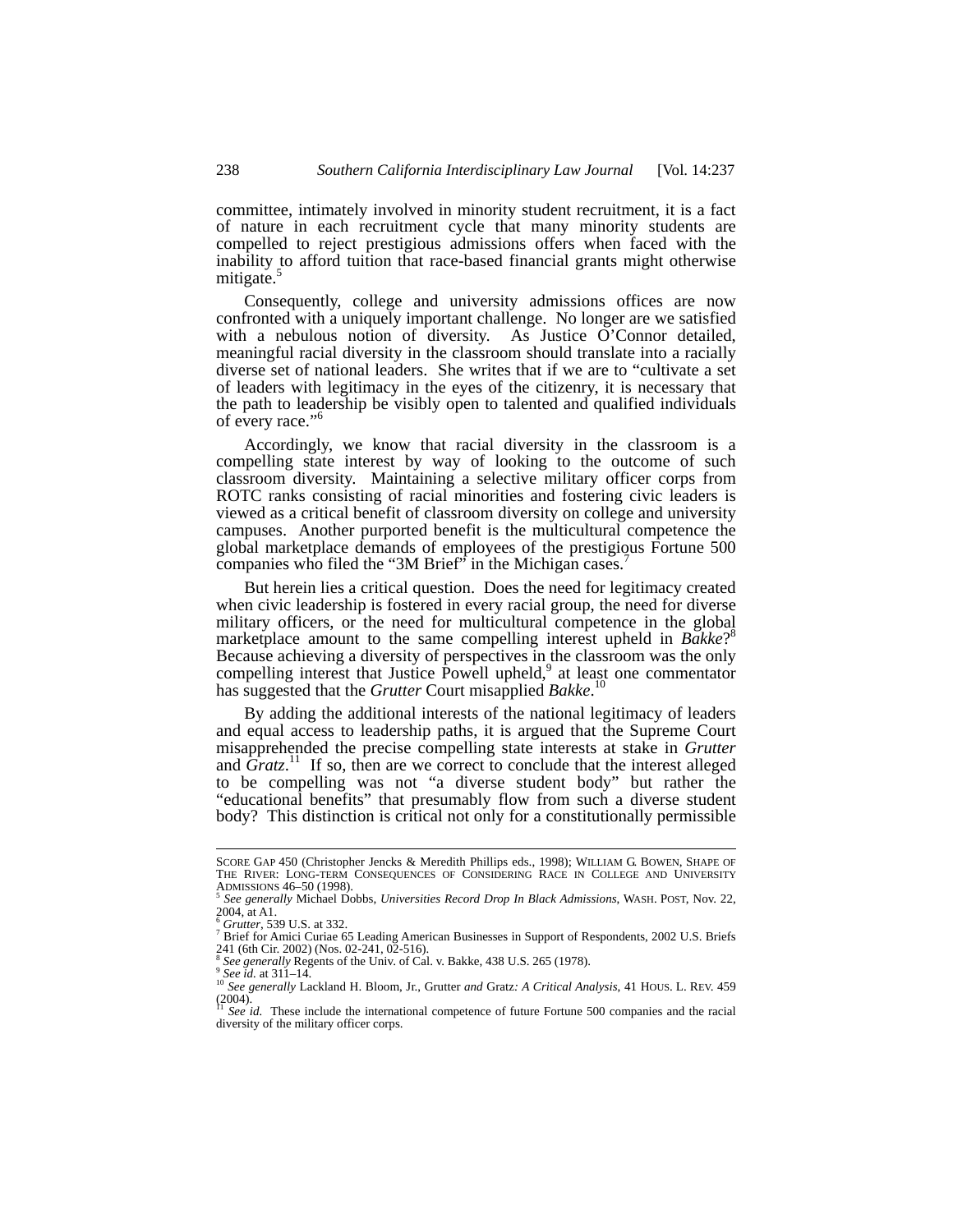admissions policy, but also in a financial aid policy that arguably is designed to further the admissions office's use of race to achieve diversity. In the former, the appropriate remedy is to use race as a means in and of itself, whereas in the latter, racial diversity through a critical mass is a principal means to achieve the educational benefits that flow from such a critical mass.

So what do the *Grutter* and *Gratz* decisions tell us about the legality of race-based financial aid or how its legal status should be construed to support the twin aims of diversity and legitimacy? Further, to what extent does the Court's purported deference to the university's use of race, vis-àvis a First Amendment-based academic freedom, shield university officials from concerns regarding race-based scholarships as a means to achieve campus diversity? How do these decisions fit into the constellation of past Supreme Court precedent that has attacked race-based scholarships on grounds that would now seem to crumble under O'Connor's ruling in *Grutter*? How does a university structure and administer race-conscious financial aid? Can it be accomplished at all?

This Article will attempt to address these doctrinal ambiguities, and in so doing, suggest some modest claims in support of the diversity principle as furthered through constitutionally permissible race-conscious financial aid schemes. For instance, I would like to begin by attempting to unpack some of the doctrinal complexities that illustrate the as-yet unsolved difficulties with race-based financial aid. My principal endeavor here is to show that although there are means to construct a narrowly-tailored financial aid program in compliance with *Grutter* and *Gratz*, deference to the goals of legitimacy and diversity raised by these important cases requires us to carefully ponder whether to import race-conscious admissions principles into the financial aid context. Indeed, it is questionable whether the guidelines espoused in *Grutter* and *Gratz*, even if faithfully adhered to, would ever feasibly achieve the needed diversity of underrepresented minorities as a pure admissions question.

The picture, however, appears evens more bleak when one takes into account the lack of true diversity that will be reinforced by a race-neutral financial aid scheme. Because the Supreme Court indicated that the University of Michigan's role was to educate—not merely to admit—future leaders of all races, then it follows that in order to do so, students must be able to afford to sit in the classroom where a robust exchange of ideas can take place.<sup>12</sup> While I shall suggest some modest racially-neutral means by which universities may devise scholarship programs, as well as the means to narrowly tailor race-plus factor approaches, it remains painfully obvious that there is only one clear alternative. Private, race-based, donor-restricted financial aid schemes, administered by universities, promise to be the most effective in terms of achieving actual diversity of underrepresented

<sup>&</sup>lt;sup>12</sup> "This Court has long recognized that 'education . . . is the very foundation of good citizenship.' For this reason, the diffusion of knowledge and opportunity through public institutions of higher education must be accessible to all individuals regardless of race or ethnicity." Grutter v. Bollinger, 539 U.S. 306, 331 (2003) (citations omitted).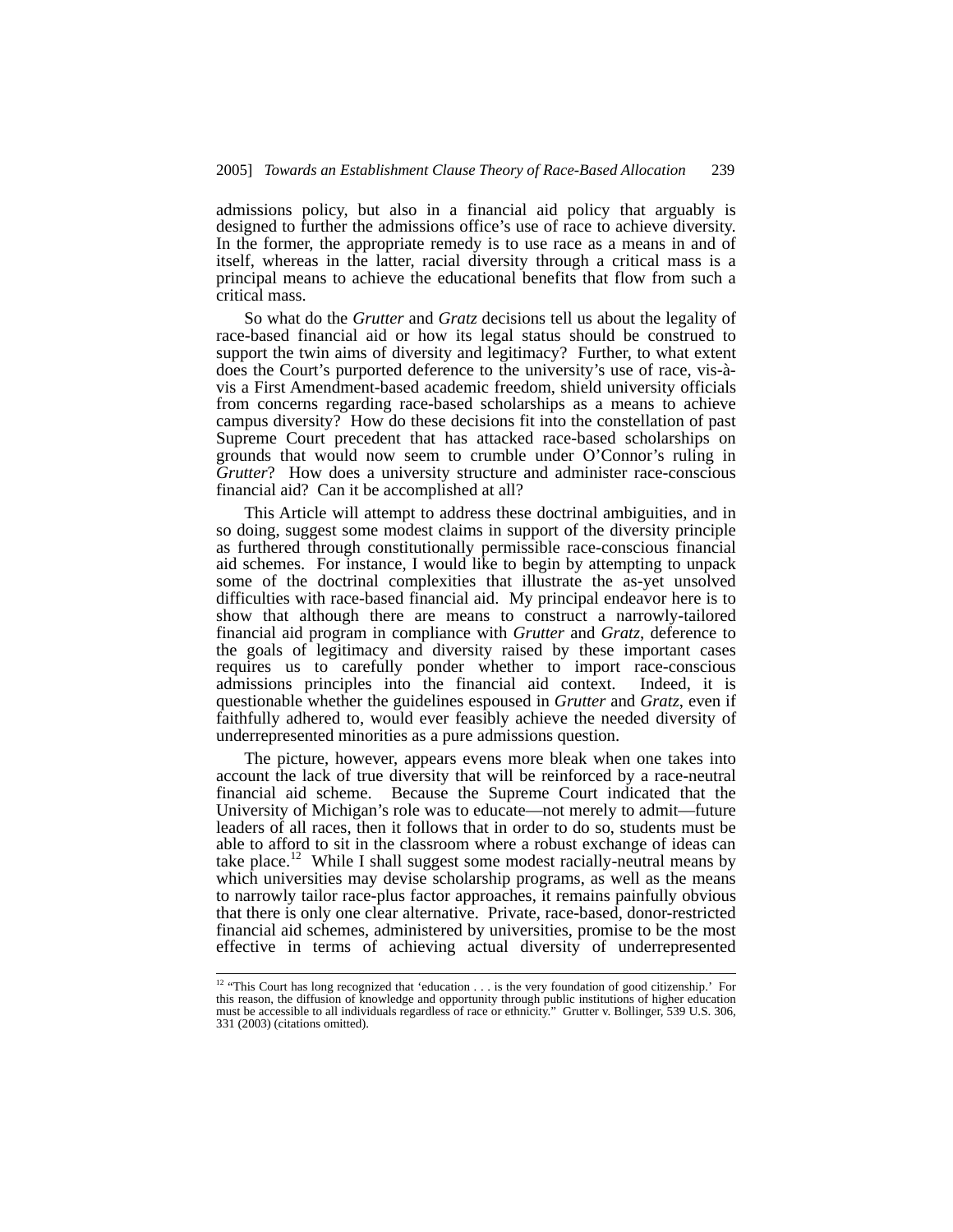minorities. Unfortunately, it also appears that this option is the least feasible under *Grutter* and *Gratz* and prior precedent. To be sure, beyond narrow tailoring analysis, state action remains the most formidable obstacle to such a suggestion. This need not mean, however, that universities remain constrained. As I shall discuss below, courts and universities would do well to examine the question of state action with the same conceptual lens used for religious vouchers under Establishment Clause analysis. The theoretical centerpiece of this article, therefore, is to define the constitutional contours of this novel proposal and its implications for overcoming the difficulties of state action.

## II. OVERVIEW

Part III begins by briefly reviewing the question of race-based financial aid generally and the concerns of narrow tailoring as raised by the *Podberesky, Grutter*, and *Gratz* cases. It also discusses the problem of state action, the contradictory treatment of race-restricted grants at various institutions, and the contradictory interpretation of Title VI of the Civil Rights Act in these contexts against the backdrop of *Gratz*. Part IV devotes some attention to the central question of institutional deference; for instance, to what extent should deference be accorded in the postadmissions stage of financial aid determinations? Is there any sound basis for distinguishing how courts should look at race differently in the financial aid context than during admissions? Part V explores Title VI of the Civil Rights Act in connection with the question of disproportionality or the disparate impact of funding approaches that target aid indirectly on the basis of race-related factors. Some attention is dedicated to the constitutionality of approaches that appear designed to circumvent the "plus factor" approach of *Grutter*, yet endeavor to avoid the constitutional pitfalls of race-based aid implicated by *Gratz*. Part VI discusses the contradictory interpretations of Title VI with regard to disparate impact regulations under the Department of Education ("DOE") and the manner in which this approach has been abandoned in the DOE's unrevised policy guidance on race-based scholarships. Part VII provides a nuanced analysis of the factors of narrow tailoring analysis and the related difficulties of, among other things, alleviating the undue burden resulting from race-based scholarships. Part VIII addresses the important unanswered question of whether a disfavored racial group would ever have a constitutional right to a preference in admissions schemes, and by extension, a preference in the award of financial aid scholarships and grants under a race-plus approach. Part IX elaborates on a numerical methodology for establishing a benchmark by which to measure minority underrepresentation and discusses what qualifies as a critical mass. Part X attempts to show three principal ways in which financial aid may be allocated to achieve this critical mass of underrepresented racial minorities. These three approaches include: (1) employing race-plus considerations in holistic race-conscious allocation determinations of financial aid; (2) allocating race-based financial aid directly from university funding while maintaining a race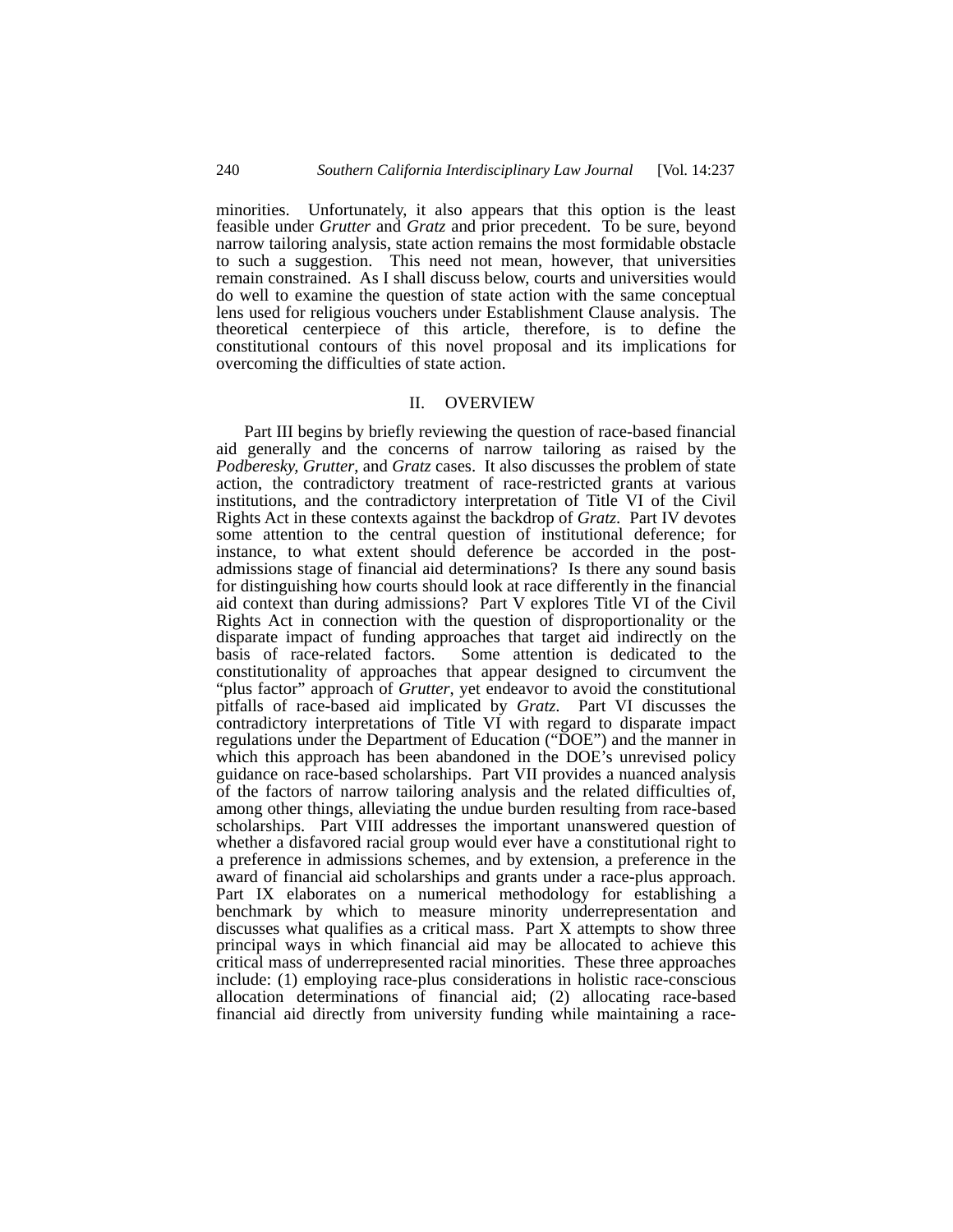conscious admissions process under *Grutter* and *Gratz*; and (3) administering race-based financial aid by selecting recipients for private donor, race-restricted, grants while maintaining a race-conscious admissions process under *Grutter*. Part XI concludes with a discussion of the theoretical centerpiece of this article. I attempt to extrapolate a novel application of the Establishment Clause analogy to the question of racebased scholarships. While not identical, the analogy speaks to the real issues of neutrality and endorsement that remain implicit in the debate on administering race-based scholarships by universities. By extrapolating from establishment clause cases, I will attempt to show an analytical framework for understanding and applying a doctrinal test that may provide a theoretical basis for "immunizing" universities from liability from administering race-based scholarships.

## III. THE CONSTITUTIONALITY OF RACE-BASED FINANCIAL AID AFTER *PODBERESKY*

Neither *Grutter* nor *Gratz* addresses the constitutional question of racebased scholarships at colleges and universities. Further, it is clear that past precedent is of little help in clarifying this important question, leading to further doctrinal ambiguity on the question of race-based scholarships. This is particularly so when one considers that to date, courts that have had occasion to consider the question of race-based financial aid have never considered whether such aid awards are permissible for achieving the diversity interest recently upheld in *Grutter*. For instance, in *Podberesky v. Kirwan*, the plaintiff, Daniel Podberesky, was ineligible to compete for the merit-based Banneker scholarship at the University of Maryland because he was not African-American, even though he met all of the other requirements.<sup>13</sup> The Fourth Circuit, in applying the standard articulated in *City of Richmond v. J.A. Croson*  $Co^{14}$  *to racial minority scholarships at* public universities, required a party to, "at a minimum, prove that the [present] effect . . . is caused by the past discrimination and that the effect is of sufficient magnitude to justify the program."<sup>15</sup> The University cited four present effects of the past discrimination, the first of which was its poor reputation in the African-American community.<sup>16</sup> The court concluded that "mere knowledge of historical fact [of past discrimination] is not the kind of present effect that can justify a race-exclusive remedy."<sup>17</sup> The University also claimed that the hostile racial climate on campus justified its program.<sup>18</sup> The court was once again not persuaded, claiming that present incidents of hostility "do not necessarily implicate past discrimination on the part of the University, as opposed to present societal discrimination  $\ldots$  ."<sup>19</sup> The University's last two present effects claims

 <sup>13 38</sup> F.3d 147, 152 (4th Cir. 1994). 14 488 U.S. 469 (1989). 15 *Podberesky*, 38 F.3d at 153. 16 *Id.* at 152. 17 *Id.* at 154. 18 *Id.* at 152. 19 *Id.* at 154.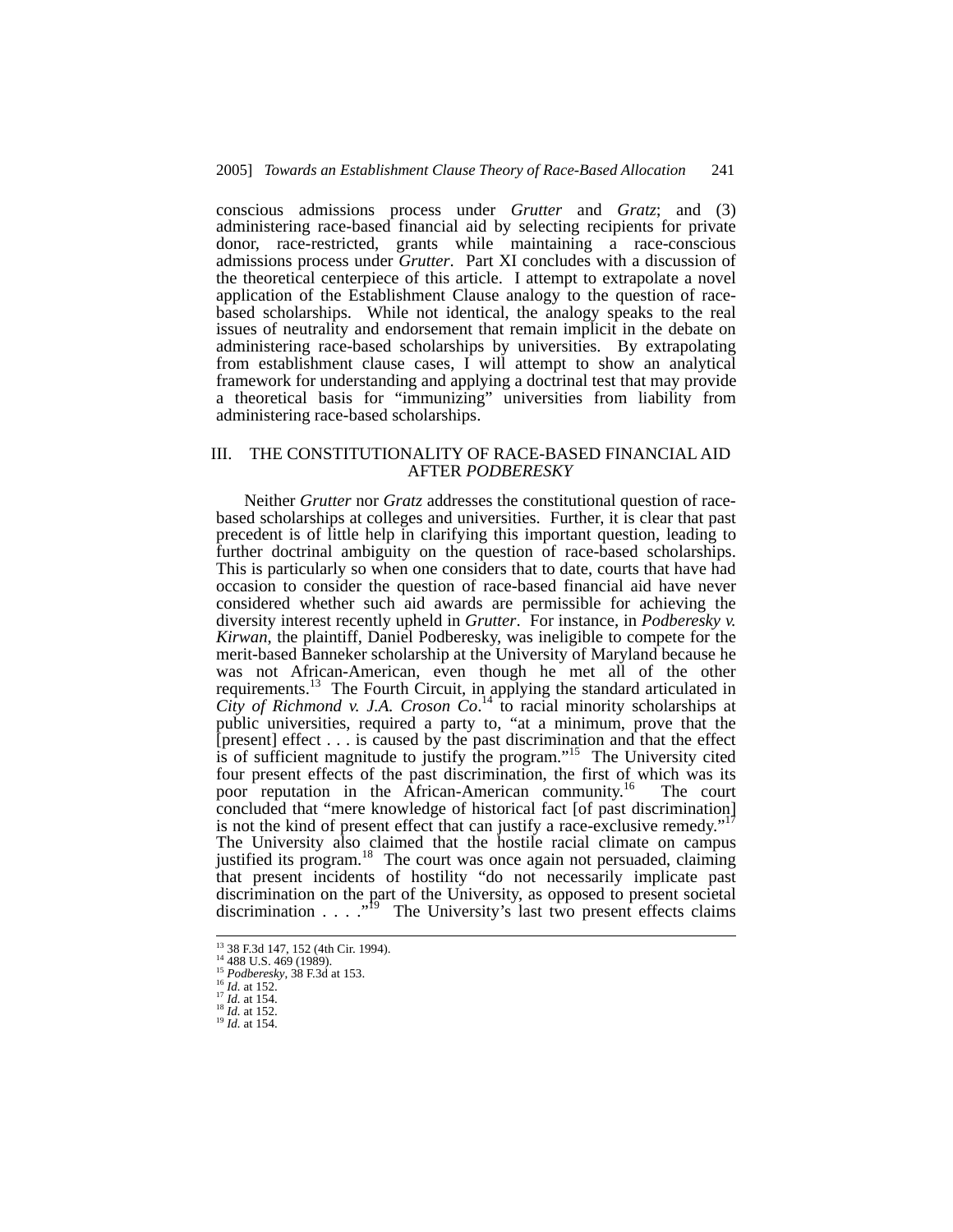were based on statistical evidence showing minority under-representation and rates of attrition.<sup>20</sup> In response, the Fourth Circuit dismissed these on procedural grounds because of the conflicting evidence presented by Podberesky.21 The *Podberesky* court highlighted the fact that the University had not demonstrated any attempt at a race-neutral solution.<sup>22</sup>

Any scholarship distributed along racial lines must also be narrowly tailored. Prior to the nuanced analysis of the *Grutter* and *Gratz* cases, commentators had reduced this requirement to four factors: (1) the state must explore possible race-neutral remedies and approve race-based remedies only when necessary; (2) any race-based remedy must be flexible and temporary; (3) there must be a statistical correlation between the racebased remedy and the appropriate population; and (4) the race-based remedy must not prefer one minority to the exclusion of others.<sup>23</sup> Of course, because *Podberesky* involved the use of race-based scholarships as a means to address past discrimination, many opponents attacked racebased funding in the period leading up to, and in the aftermath of, the *Grutter* and *Gratz* decisions. Recently, Princeton and MIT, under complaints from anti-affirmative action activists, were forced to dissolve their programs for minorities and educationally disadvantaged students.<sup>24</sup> Other targets, in addition to admissions schemes, include minority outreach to high schools and colleges, scholarships, and fellowships.<sup>25</sup> Indeed, it has already been reported that affirmative action opponents are singling out for eventual attack scholarships tailored to high schools with predominantly minority enrollments.<sup>26</sup> Given the forthcoming onslaught of legal Given the forthcoming onslaught of legal challenges, the contour and limits of judicial deference to any raceconscious or race-based financial aid schemes take on new significance.

#### IV. THE POWELL DEFERENCE

*Grutter* recognized that the use of race to achieve diversity survives strict scrutiny more easily under a university's First Amendment right to constitute its student body as it sees proper in order to achieve a critical

<sup>&</sup>lt;sup>20</sup> *Id.* at 152.<br><sup>21</sup> *Id.* at 156–57.<br><sup>22</sup> *Id.* at 161. The court also faulted the University and the lower court for using an inappropriate<br>population by considering all qualified African-American students as the disa than the subclass of Maryland residents for whom the University intended the scholarship. *Id*. at 156–

<sup>57.</sup>  23 William E. Thro, *The Constitutional Problem of Race-Based Scholarships and a Practical Solution*, 111 EDUC. L. REP. 625, 633–34 (1996). 24 *See, e.g.,* Michael A. Fletcher, *MIT to End Programs' Racial Exclusiveness; Nonminority Students to* 

*Be Accepted*, WASH. POST, Feb. 12, 2003, at A3. 25 *See, e.g.*, ARTHUR L. COLEMAN & SCOTT R. PALMER, DIVERSITY IN HIGHER EDUCATION: A

STRATEGIC PLANNING AND POLICY MANUAL REGARDING FEDERAL LAW IN ADMISSIONS, FINANCIAL AID, AND OUTREACH 45–47 (2nd ed. 2004), *available at* http://www.collegeboard.com/

prod\_downloads/highered/ad/041624WODiversityHighrEdT.pdf; Pearce Adams, *Reverse* 

*Discrimination Suits Shelve Black Scholarship at UGA*, ATLANTA J.-CONST., July 3, 2000, at B6; Alexis Orenstein, *Minority Scholarships Challenged*, DAILY PENNSYLVANIAN, Feb. 2, 2004, *available at* http://www.dailypennsylvanian.com/vnews/display.v/ART/401dfe740db03?in\_archive=1 (last visited  $\text{Feb. 28, 2005}.$ 

<sup>26</sup> *See* Ron Nissimov, *UT Tailors Scholarship to Minority High Schools*, HOUS. CHRON., Feb. 12, 2002, at A21.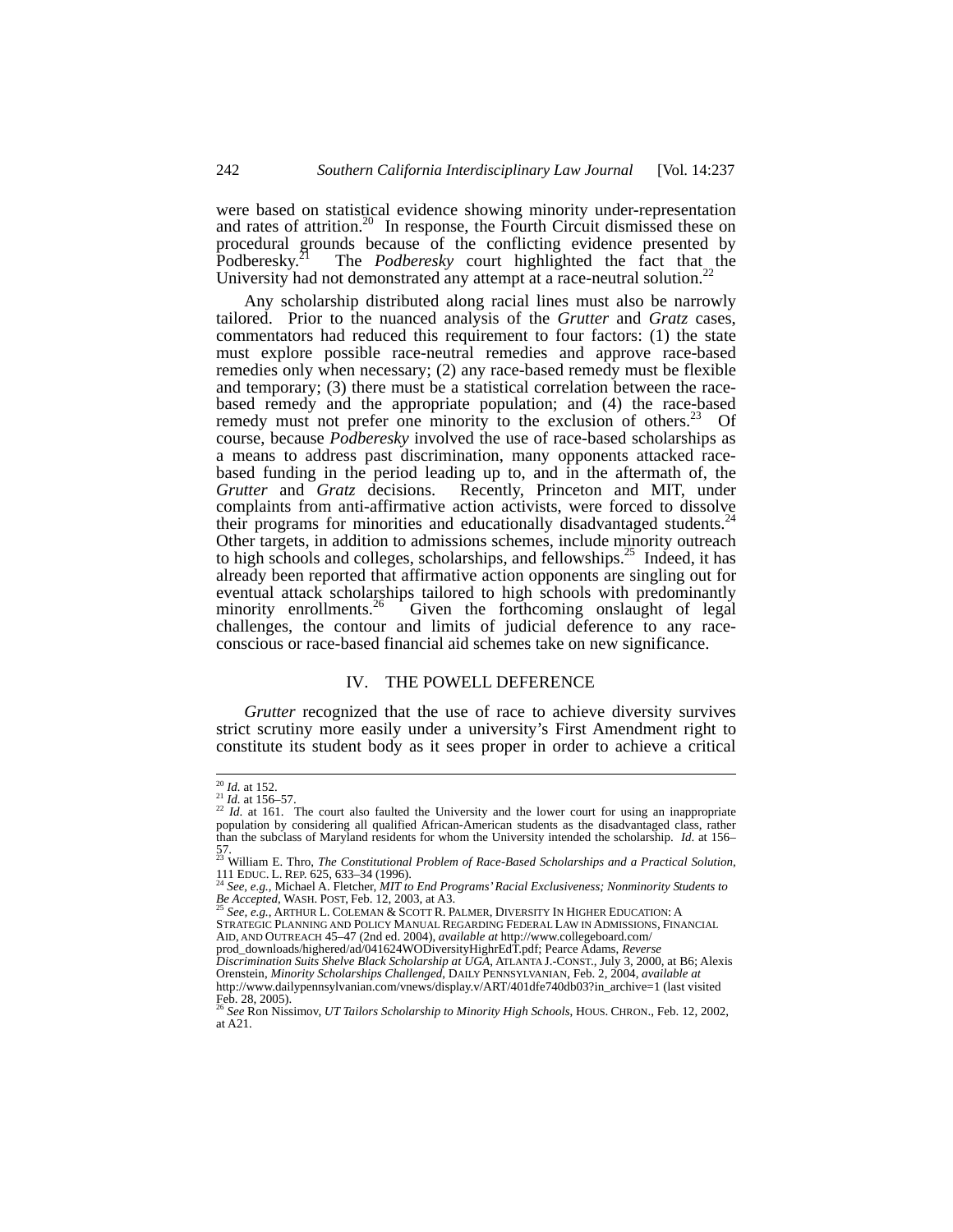mass of minorities that will lead to certain educational benefits. The Powell deference to a university's academic freedom in *Bakke*<sup>27</sup> is most apparent to the neutral observer in *Grutter* when one reads O'Connor's opinion*.* In it, we are told time and time again by O'Connor that deference means that racial diversity leads to educational benefits and that a critical mass is the best means to achieve this pedagogical objective.<sup>28</sup>

Although this is consistent with *Bakke*, Justice Thomas did correctly point out that such deference to educational expertise involved in constituting a student body did not extend to the Virginia Military Institute's ("VMI") assertion that the admission of women would compromise the quality and nature of it educational program.<sup>29</sup> For that matter, Thomas' argument would apply similarly to *Mississippi University for Women v. Hogan,* where the Court extended no deference to a nursing school that sought to deny admission to males because of implicit gender stereotyping of the nursing profession as most appropriate for females.<sup>3</sup>

However, what Justice Thomas neglects to understand is that in *VMI* and *Hogan*, the issue presented was whether the exclusion of a certain class of persons from being admitted to a state educational institution solely on the basis of their sex violates the Equal Protection Clause. In *Grutter* and *Gratz*, the issue was not whether a certain class of persons should be excluded, and certainly not on the basis of sex, but rather to what *extent* a certain class of persons may be *admitted* by special consideration of their race without running afoul of the Equal Protection Clause. Accordingly, Justice Thomas misapprehends the nature of the question presented. The result is an incorrect understanding of the deference at issue in the *Bollinger* cases. If the University of Michigan had been seeking to deny an *entire* class of persons, as in *Hogan* and *VMI*, and assuming further that their denial was predicated on some perceived racial stereotype applicable to that entire class, then Justice Thomas would be more on the correct track. To be sure, there are racial minorities that would be eligible for admission to Michigan without the benefit of any race-conscious considerations. Indeed, there would presumably be some underrepresented racial minorities that would also be eligible for admission without such special consideration. The questions then become: Does race-based diversity as an admissions concept qualify as a compelling state interest? How may the use of race as a special consideration be narrowly tailored to minimize any undue burden on nonrecipients? Is achieving a critical mass the best way to satisfy the narrow tailoring requirement?

It is also clear from Thomas' remarks, however, that at the very least, such deference must never run afoul of the Fourteenth Amendment's equal protection guarantee in the form of a disguised racial quota. Therefore,

<sup>27</sup> *See* 438 U.S. 265, 311–13 (1978). 28 *See generally* Grutter v. Bollinger, 539 U.S. 306 (2003). The Law School defined critical mass as numbers such that underrepresented "minority students do not feel isolated or like spokespersons for their race."  $Id$  at 326.

<sup>&</sup>lt;sup>29</sup> *Id.* at 366 (Thomas, J., concurring in part and dissenting in part). <sup>30</sup> 458 U.S. 718, 721–23 (1982).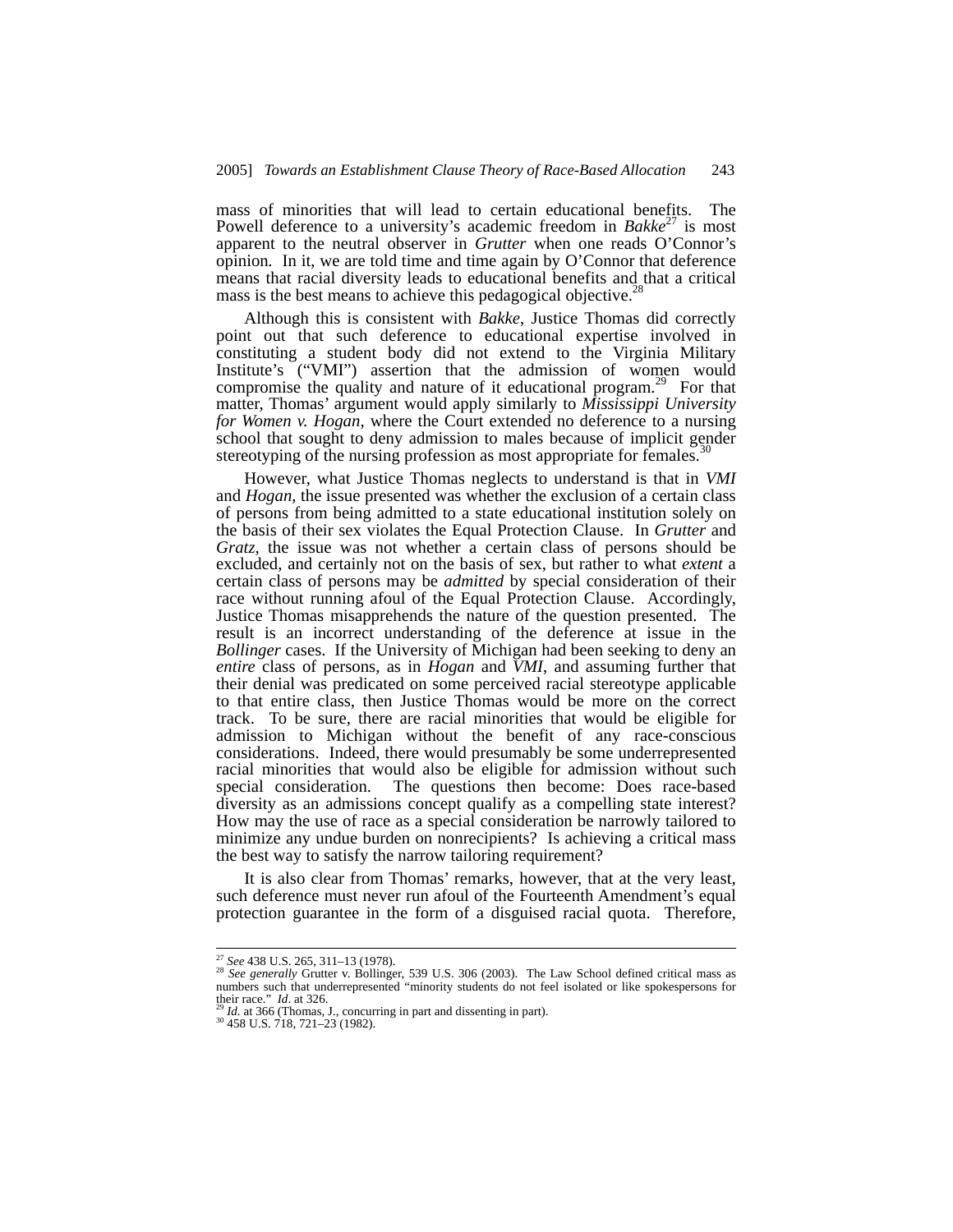universities do not have a free hand or absolute discretion to constitute their student bodies entirely as they see fit. Notwithstanding this, however, it is not inconceivable that race-based scholarships may have a second bite at the jurisprudential apple after  $Podberesky$ <sup>31</sup> Of course, the very possibility that race-based financial aid might be permissible under the DOE's stillunrevised 1994 policy interpretation,<sup>32</sup> if no other viable alternative exists, may only further spur debate about such race-sensitive financial grants. Before *Grutter,* most race-based scholarships in select circuits could not, practically speaking, survive the "fatal in fact" standard of strict scrutiny.<sup>3</sup> This was the case in *Flanagan v. Georgetown College*, where the court held that a set-aside of scholarship funds for minority students violated Title VI of the Civil Rights Act of 1964. 34 In *Washington Legal Foundation v. Alexander*, however, the court dismissed a challenge which alleged that the DOE's change from prohibiting minority scholarships to allowing such scholarships violated Title VI. $35$  But under Title VI regulations, the question remains murky because viable, less intrusive means may be available, and there may be an undue burden on those who are ineligible for the funds as a result of the racial restriction.<sup>36</sup> Indeed, some will claim that financial aid grants based upon economic need, rather than race, are more suitable race-neutral alternatives.<sup>37</sup> This stance, however, fails to recognize that most studies relying on socioeconomic indicators alone have proved ineffectual in maintaining previous levels of racial diversity, and largely tend to benefit low socioeconomic whites instead of racial minorities. But this point is not without controversy. Earlier this year, the Century Foundation released its own study espousing the effectiveness of such schemes. This report is somewhat at odds with the current position of the federal government in that it acknowledges that there is no adequate substitute for race-based affirmative action, and therefore recommends that it be preserved and considered in conjunction with socioeconomic factors.<sup>3</sup>

## V. WHAT HAPPENED TO DISPROPORTIONALITY?: TITLE VI AND ITS CONTRADICTORY INTERPRETATION IN RACE-BASED FINANCIAL AID

"Race consciousness" denotes a cognizance of race as being one relevant factor among many; "race-based" denotes an assessment which

 <sup>31</sup> *See* Sara Hebel, *The Michigan Rulings: Court Rulings May Open the Door for More Use of Race in Student Aid*, CHRON. OF HIGHER EDUC., July 4, 2003, at S6.<br><sup>32</sup> Nondiscrimination in Federally Assisted Programs, Title VI of the Civil Rights Act of 1964, Notice of

Final Policy Guidance, 59 Fed. Reg. 8756 (Feb. 23, 1994). Under Title VI, private universities operate under the same constitutional rules of racial preferences as the Michigan Law School in *Grutter* but confront the same constraints as the Michigan undergraduate LSA college in *Gratz.*<br><sup>33</sup> Justice Brennan argued that the Court's review under the Fourteenth Amendment should be strict, but

not "'strict' in theory and fatal in fact." *Bakke*, 438 U.S. 265, 361–62 (1978) (Brennan, J., concurring in part and dissenting in part).<br><sup>34</sup> 417 F. Supp. 377, 385 (D.D.C. 1976).<br><sup>35</sup> 778 F. Supp. 67, 67 (D.D.C. 1991).

<sup>&</sup>lt;sup>34</sup> 417 F. Supp. 377, 385 (D.D.C. 1976).<br><sup>36</sup> 778 F. Supp. 67, 67 (D.D.C. 1991).<br><sup>36</sup> Notice of Final Policy Guidance, 59 Fed. Reg. at 8756.<br><sup>37</sup> See, e.g., Thro, s*upra* note 23, at 635.<br><sup>38</sup> See Anthony P. Carnevale & S *College Admissions* (2003), *at* http://www.tcf.org/Publications/Education/carnevale\_rose.pdf.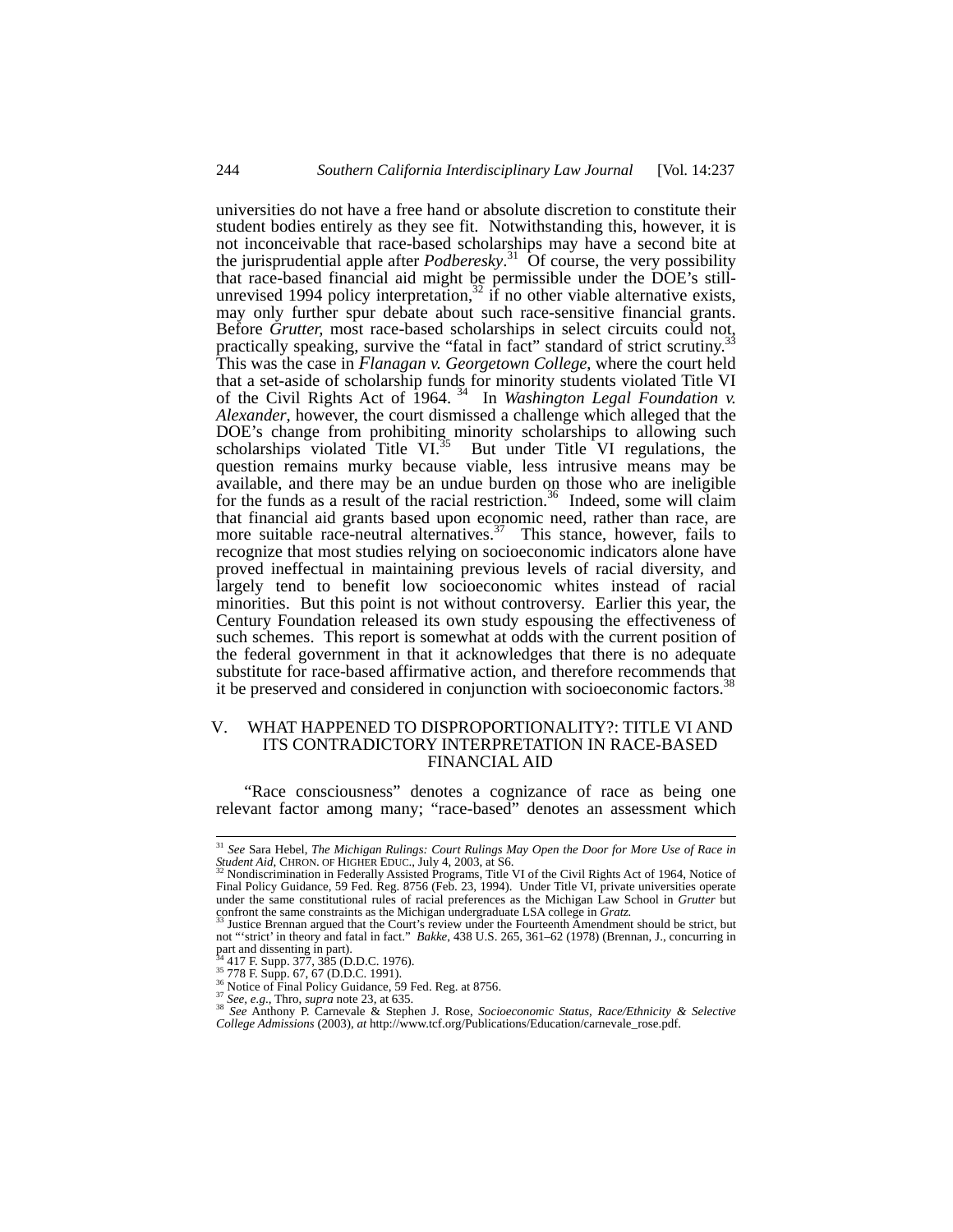solely relies upon race in a way sure to lead to a determinative result.<sup>39</sup> Under the DOE's 1994 Policy Guidance, "[a] college may make awards of financial aid to disadvantaged students, without regard to race or national origin, even if that means that these awards go disproportionately to minority students."<sup>40</sup> This interpretation could potentially mean that colleges and graduate universities can target urban feeder high schools or colleges, respectively, in ways that are race-based. Many such scholarships that are race-based may specifically target minority students without specifically enumerating race as a prerequisite for eligible scholarship applicants.

In fact, there appears to be some support for this approach. For instance, under Texas law, colleges may consider a number of factors including family income, whether a student is from an urban or rural school, and how that school fared in the state accountability ratings in making their admissions decisions.<sup>41</sup> Additionally, a university could decide, without exposing itself to liability, to target persons who are first generation college-bound students in their family or who are the first graduates from an institution of higher education, $42^{\circ}$  and to consider whether the applicant has bilingual proficiency, $43$  the financial status of the applicant's school district, $44$  the applicant's performance on standardized tests in comparison with those of other students from similar socioeconomic backgrounds,<sup>45</sup> whether the applicant attended any school which was under a court-ordered desegregation plan, $46$  or any other considerations the institution deems necessary to accomplish its stated mission.<sup>4</sup>

Some other possible race-targeted, race-based approaches may even prove more novel in application. For instance, it is conceivable to structure scholarship criteria around more targeted race-related indicia, such as racebased scholarships that benefit the victims of sickle cell anemia, who are more likely than not to be African-Americans.<sup>48</sup> Likewise, scholarships based upon a Black Studies major, or membership in the Native American Students Association, Alpha Phi Alpha, or other nonprofit institutions, are likely to target race.<sup>49</sup> The same effect may also apply to scholarships

<sup>&</sup>lt;sup>39</sup> *See* Mark Spencer Williams, *Skin Formulas Belong In A Bottle: North Carolina's Diversity <i>Scholarships Are Unconstitutional Under* Grutter *and* Gratz, 26 CAMPBELL L. REV. 135, 145–47 (2004).

<sup>&</sup>lt;sup>40</sup> Notice of Final Policy Guidance, 59 Fed. Reg. at 8756.<br>
<sup>41</sup> TEX. EDUC. CODE ANN. § 51.805(b)(2), (6), (9) (Vernon 2001).<br>
<sup>42</sup> § 51.805(b)(3).<br>
<sup>44</sup> § 51.805(b)(4).<br>
<sup>44</sup> § 51.805(b)(4).<br>
<sup>45</sup> § 51.805(b)(11).<br>
<sup>45</sup> FINANCIAL AID (2005), *available at* http://www.finaid.org/educators/affirmativeaction.phtml. 49 *See id.*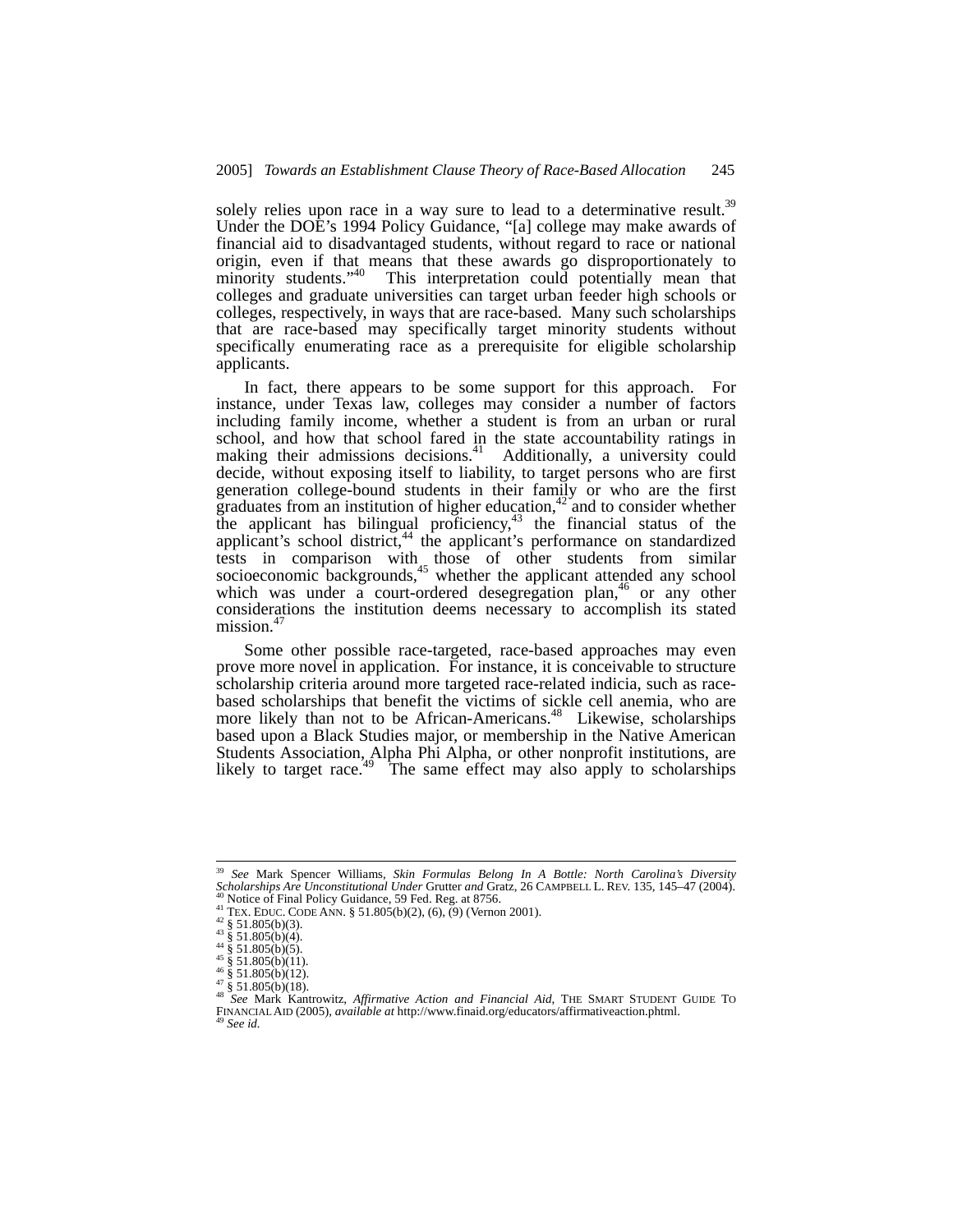targeting those of the Baptist faith or those who simultaneously fall into several of the categories noted above.<sup>5</sup>

Notwithstanding that minorities would primarily benefit under these approaches, it is hard to see how the DOE's interpretation permitting them could ever comport with the strongly-worded mandate in *Gratz* that racial considerations not be outcome determinative.<sup>51</sup> Further, it is even harder to see how the DOE's policy guidance allowing race-conscious financial aid decisions is able to circumvent the rationale of its own implementing regulations regarding disproportionality. If the DOE states that "[a] college may make awards of financial aid to disadvantaged students, without regard to race or national origin, even if that means that these awards go disproportionately to minority students,"<sup>52</sup> how is this policy stance reconciled with a disproportionate adverse impact analysis?

Presumably, if scholarship awards "go disproportionately to minority students," nonminority students theoretically would have a viable complaint that the scholarships lead to a disproportionate or disparate adverse impact. The regulations implementing Title VI, at 34 C.F.R. Part 100, were read to prohibit discrimination that is the result of differential treatment, $5<sup>3</sup>$  as well as that resulting from facially neutral policies and practices that have an impermissible disparate adverse impact.<sup>54</sup> The Education Department's regulations follow caselaw under Title VI, and as appropriate, under Title VII and the Equal Protection Clause, in applying these regulations.

Later interpretations of *Bakke* view Title VI as coextensive with the Equal Protection Clause and therefore conclude that disparate impact alone

<sup>&</sup>lt;sup>50</sup> See id. In accordance with these approaches, this does not mean, however, that scholarships can be based upon a membership in organizations where race or ethnicity is an explicit prerequisite for summership affiliation.  $Id$ 

<sup>&</sup>lt;sup>51</sup> See Gratz v. Bollinger, 539 U.S. 244, 271–72 (2003).<br><sup>52</sup> Notice of Final Policy Guidance, 59 Fed. Reg. at 8756.<br><sup>53</sup> Differential treatment analysis essentially has three parts: (1) are there differences in the trea minority and nonminority students who are similarly situated; (2) can the recipient justify these differences; and (3) are the recipient's reasons legitimate or a pretext for unlawful discrimination? *See, e.g.*, Vill. of Arlington Heights v. Metro. Hous. Dev. Corp., 429 U.S. 252, 268–71 (1977). Differential treatment cases involve proof of intentional discrimination such that acts or omissions are on the basis of race, color, or national origin. *See, e.g.*, *id.* at 265. In assessing whether actions are race-based, intent may be inferred through consideration of a variety of factors, such as whether the burdens of the decision are greater for students of particular races or national origins, a history of discriminatory official actions, departure from the recipient's norms in procedural and substantive matters, and evidence of discrimination in statements made during the history of the action. *See id.* at 266–68. In these cases, evidence of foreseeable consequences is relevant, but not necessarily conclusive, in assessing intent. See id. at  $264-65$ .

The ability of courts to enforce Title VI disparate impact regulations is demonstrated by the existence of a well-established three-part burden-shifting framework in which a plaintiff must establish a prima facie case of disparate impact discrimination, a defendant may offer a substantial and legitimate justification in rebuttal, and, finally, if a defendant has offered a proper rebuttal, a plaintiff may establish that the defendant ignored an equally effective alternative with less discriminatory impact. *See, e.g.,* N.Y. Urban League v. New York*,* 71 F.3d 1031, 1036 (2nd Cir. 1995); Ga. State Conference of Branches of NAACP v. Georgia, 775 F.2d 1403, 1417 (11th Cir. 1985); South Camden Citizens in Action v. New Jersey Dep't of Envtl. Prot., 145 F. Supp. 2d 505, 540–41 (D.N.J. 2001); Bradford C. Mank, *Environmental Justice and Title VI: Making Recipient Agencies Justify Their Siting Decisions*, 73 TUL. L. REV. 787, 799–801 (1999). *See generally* Bradford C. Mank, *South Camden Citizens In Action v. New Jersey Department of Environmental Protection: Will Section 1983 Save Title VI Disparate Impact Suits?*, 32 ENVTL. L. REP. 10454 (2002).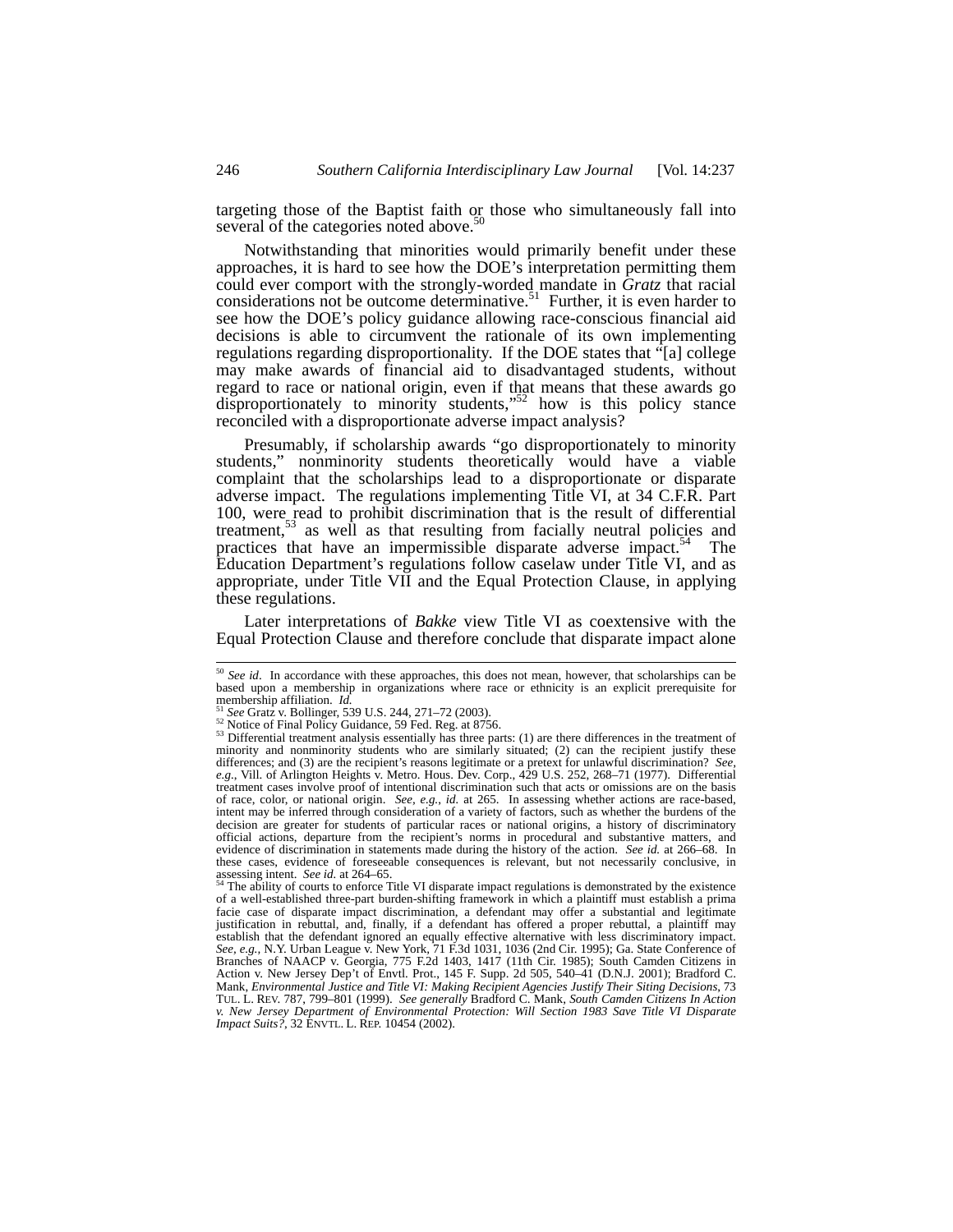is insufficient to establish liability under the United States Constitution.55 The primary case, *Washington v. Davis*, for instance, rejected the general proposition that governmental action is unconstitutional simply if it leads to a racially disproportionate impact.<sup>56</sup> Its holding was predicated upon the view that, at least under some circumstances, the Civil Rights Act proscribes conduct which might not be prohibited by the Constitution.<sup>57</sup> Further, a student denied a race-based minority scholarship would have to sue under the Fourteenth Amendment directly, because after the infamous *Alexander v. Sandoval* decision there does not exist a private right to enforce disparate regulations,<sup>58</sup> except perhaps under Section 1983<sup>59</sup> or under a formal complaint lodged with the DOE and pleaded with particularity.<sup>60</sup>

It is unlikely that purely race-based financial aid and scholarships can be narrowly tailored under *Gratz.* Accordingly, some commentators have suggested that if it is constitutionally impermissible to employ a two-track system or a set-aside in student admissions, then there is little reason to believe it would be permissible to employ similar set-asides in the award of financial assistance.<sup> $61$ </sup> Thus, it is at this point that it becomes clear that the DOE's policy guidance interpretation, while not carrying the force of law, is clearly at odds with the *Gratz* court.

This reality raises several issues about whether the many restricted grants administered by universities may "cleanse" themselves from putative suits alleging racial discrimination by virtue of their participation. To address this question of liability, it is first necessary to tease out some of

 <sup>55</sup> *See, e.g.,* Cannon v. Univ. of Chicago, 648 F.2d 1104, 1109 (7th Cir. 1981); Lora v. Bd. of Education for City of New York, 623 F.2d 248, 250 (2d Cir. 1980); Schmidt v. Boston Hous. Auth., 505 F. Supp. 988, 992–93 (D. Mass. 1981); Bryan v. Koch, 492 F. Supp. 212, 229–23 (S.D.N.Y.), aff'd, 627 F.2d 612 (2d Cir. 1980); Valadez v. Graham, 474 F. Supp. 149, 159 (M.D. Fla. 1979).

<sup>56 426</sup> U.S. 229, 239 (1976). 57 *See id.* at 246–48. 58 532 U.S. 275, 293 (2001). 59 *See generally* Blessing v. Freestone*,* 520 U.S. 329, 340 (1997); Bradford C. Mank, *Using Section 1983 to Enforce Title VI's § 602 Regulations*, 49 U. KAN. L. REV. 321, 332 (2001) (arguing that Title VI disparate impact regulations may be enforced through § 1983). Under Title VI, private universities are given the same legal protection from so-called reverse discrimination suits if they abide by the requirements of individualized consideration and narrow tailoring in *Bakke* and *Gratz* with respect to the use of racial preferences. The implications of the *Sandoval* ruling are far-reaching for civil rights groups as well as for private litigants. Since the rights and remedies under the implementing regulations of Title II of the Americans with Disabilities Act of 1990, Section 504 of the Rehabilitation Act of 1973 (at 34 C.F.R. Part 104), and Title IX of the Higher Education Amendments of 1972 (at 34 C.F.R. Part 106) are the same as those under Title VI, the decision may have implications for disability and other civil rights litigants as well.

<sup>60</sup> Complicating the matter, however, is that complaints which may be filed directly with the U.S. Department of Education Office for Civil Rights ("OCR"), under the policies of the Bush Administration will need to be pleaded with enhanced particularity of facts to support a disparate impact violation. This means private citizens will likely need the assistance of attorneys and other complainants to pool supportive collective statistical data to supplement their complaint allegations. This data will need to include specific supportive numerical data or anecdotal testimony from competent witnesses knowledgeable about the adverse racial disparate impact that supports the allegation of disparate impact. Absent the production of very specific evidence, OCR may be reluctant to investigate and enforce disparate impact complaints. The result could be a smaller window for <sup>61</sup> *See* Bloom, *supra* note 10, at 500–01.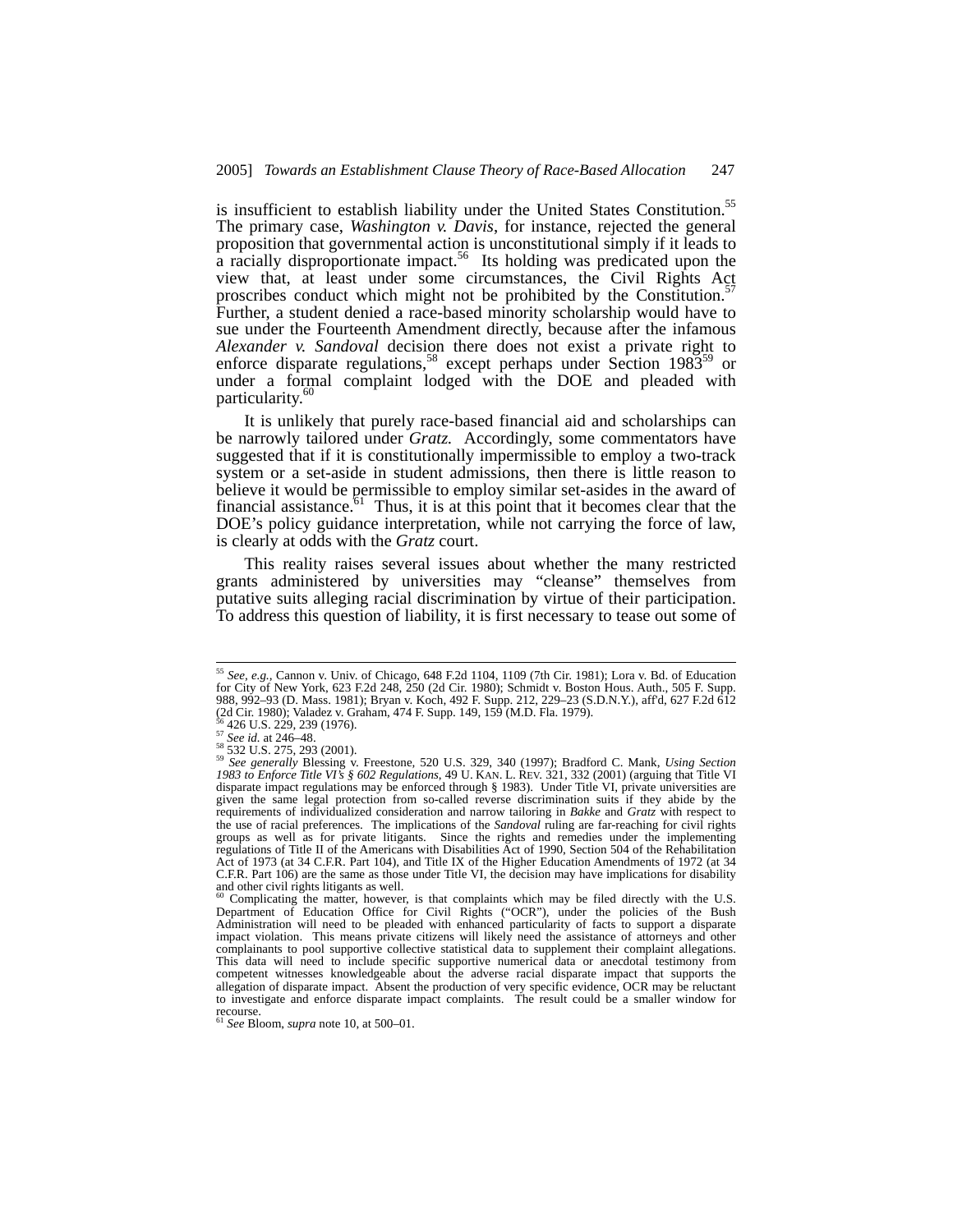the conceptual distinctions in restricting financial aid allocation that might implicate potential bases for establishing state action.

## VI. STATE ACTION AND TITLE VI

## A. DOCTRINAL CONTRADICTIONS ABOUND

Under the DOE's Policy Guidance, a specific carve-out exception for Historically Black Colleges and Universities ("HBCUs") permits these institutions to "participate in race-targeted programs for black students established by third parties if the programs are not limited to students at HBCUs."<sup>62</sup> This approach presumably preserves the mission of HBCUs to educate underrepresented African-Americans so long as it does not institutionally monopolize the benefit of its efforts to create race-based scholarships. There nonetheless remains an internal tension between the DOE's policy guidance and its differential treatment of, for example, Northern Virginia Community College ("NVCC")<sup>63</sup> and HBCUs.

As with NVCC, there is a doctrinal preoccupation *not* with the *source* of the funds, but with the university that merely administers it. However, when a HBCU is involved in administering and participating in a racebased scholarship, the inquiry instead turns upon the affiliation status of scholarship recipients. Why should the question of legality turn upon the dubious status of one's affiliation with the participating HBCU?

This apparent contradiction as to the manner in which NVCC is prohibited from administering race-based scholarships while HBCUs are precisely permitted to participate in the administration of these same types of scholarships can hardly be reconciled by the neutral observer. Nor can the distinction be explained as a matter of state action that arises with a public institution on the one hand, and a private institution such as an HBCU on the other, that nonetheless receives federal funding sufficient to trigger Title VI. One may perhaps conclude that this difficulty stems from the awkward attempt of the policy guidance to serve two masters, so to speak: it attempts to preserve the institutional mission of HBCUs, while simultaneously seeking to cleanse any perceived institutional imprimatur on racial discrimination vis-à-vis the administration of a race-based scholarship. Nonetheless, state action still remains a formidable obstacle for universities to overcome before allocating or simply administering racebased financial aid. Moreover, because Title VI has essentially incorporated the Equal Protection Clause, including its requirement of strict scrutiny, $64$  the other formidable roadblock presented by such scholarships is the narrow tailoring requirement of strict scrutiny.

<sup>&</sup>lt;sup>62</sup> Non Discrimination in Federally Assisted Programs, 59 Fed. Reg. 8756-01 (Feb. 23, 1994).<br><sup>63</sup> See infra text accompanying notes 70–71.<br><sup>64</sup> See ANGELO N. ANCHETA, REVISITING *BAKKE* AND DIVERSITY-BASED ADMISSIONS: CO LAW, SOCIAL SCIENCE RESEARCH, AND THE UNIVERSITY OF MICHIGAN AFFIRMATIVE ACTION CASES (Mar. 2003), *at* http://www.civilrightsproject.harvard.edu/policy/legal\_docs/Revisiting\_diversity.pdf.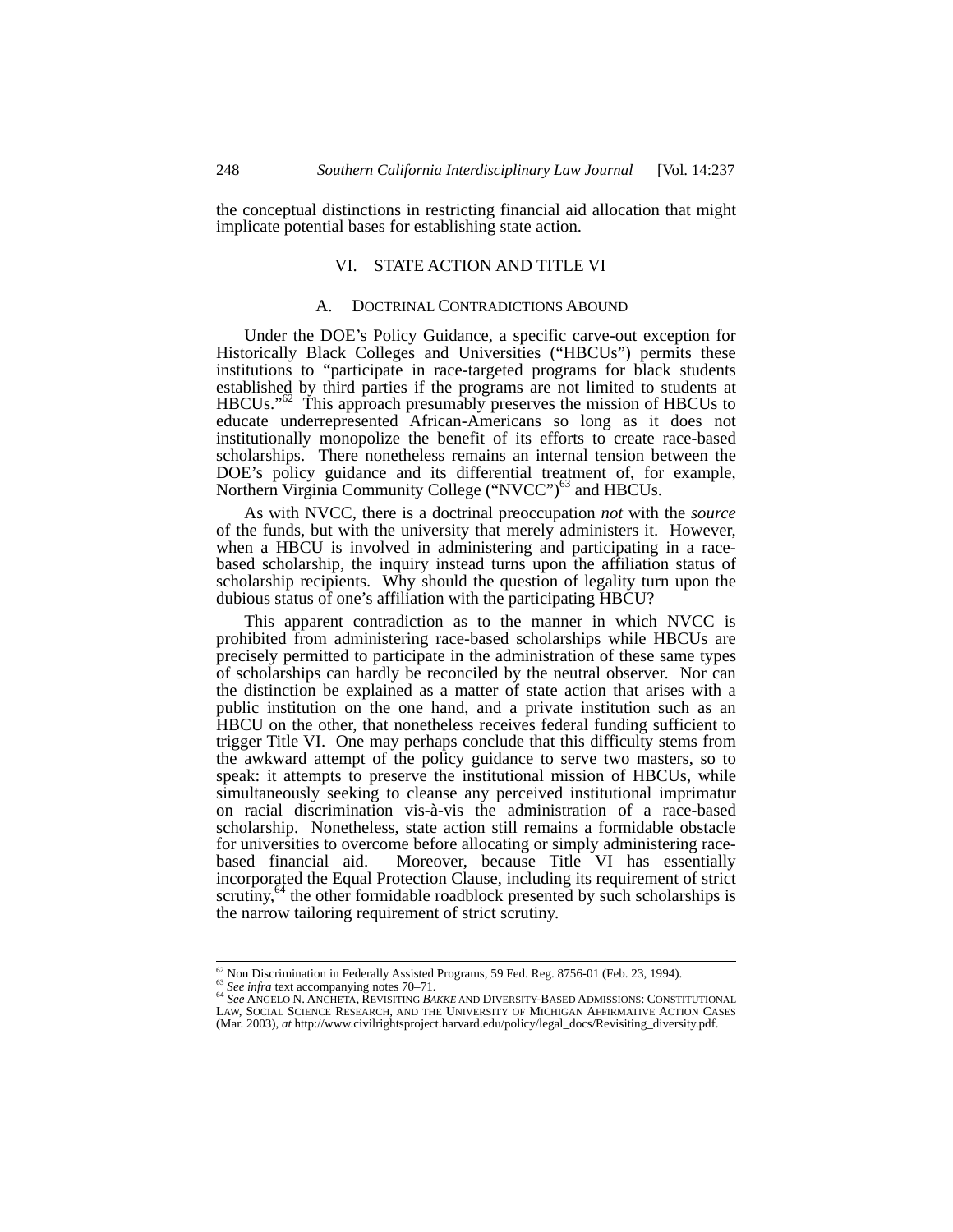#### B. STATE ACTION AND STRICT SCRUTINY OF RESTRICTED GRANTS

The Fourteenth Amendment's Equal Protection Clause as well as Title VI may be triggered when an institution of higher learning selects a recipient for or administers a race-based scholarship, as such would constitute state action.<sup>65</sup> In those instances where race-based grants are offered to university students, under current law it would behoove the college or university to contact donors to seek revisions to the terms of the scholarship to bring it into compliance with *Gratz*.<sup>66</sup> Rice University, for instance, has rejected racial restrictions on scholarships funds donated by its alumni.<sup>67</sup> The problem gets a bit thornier when the donor is deceased and donative intent may be frustrated. In these cases, the institution would necessarily have to seek modification of the restricted gift in probate court.<sup>68</sup> Absent these options, university officials may have little choice other than to transfer administration of the scholarship completely into the hands of private institutions, as those receiving Title VI funds would be similarly constrained by *Gratz*. 69

This was precisely the case with NVCC, which in response to a DOE complaint filed by a white student was forced to transfer the administration of five private race-based scholarships out of university hands and back to the original donor.70 No longer could NVCC choose students for the scholarship, and its mission to serve as a feeder to four-year institutions of higher education appeared to be frustrated. $\frac{7}{1}$ 

In other instances, transfer of funds or the elimination of the program altogether may be mandated by state law. For instance, California's Proposition 209 forbids colleges and universities from administering aid grants to increase racial diversity. Where schools have no options other than closing down the aid program, transferring funds back to donors, or altering the selection criteria of scholarships, donative intent will ultimately remain frustrated in the vast majority of cases.

To circumvent the difficulties that arise in these contexts, many institutions structure financial aid by a method commonly referred to as "pooling." Pooling involves awarding facially neutral grants to all students on the basis of objective indicia, such as grade point average and financial

<sup>&</sup>lt;sup>65</sup> See Kantrowitz, supra note 48.<br><sup>66</sup> See id.<br><sup>67</sup> See id.<br><sup>68</sup> See id.<br><sup>68</sup> The Department of Education's 1994 Policy Guidance does leave some wiggle room in this regard. Principle 5—"'Private Gifts Restricted by Race or National Origin'—has been *amended to clarify* that a college can administer financial aid from private donors that is restricted on the basis of race or national college origin only if that aid is consistent with the other principles in this policy guidance." Non Discrimination in Federally Assisted Programs, 59 Fed. Reg. 8756-01 (Feb. 23, 1994) (emphasis added).

<sup>70</sup> *See* Elizabeth Frengel, *Using Race-Based Scholarships To Promote Campus Diversity,* Community C.J., Dec. 1998/Jan. 1999, at 21. <sup>71</sup> *See* Amy Weir, *Should Higher Education Race-Based Financial Aid Be Distinguished From Race-*

*Based Admissions?* 42 B.C. L. REV. 967, 980 (2001).<br><sup>72</sup> There are some cases in fact where donative intent may be honored, although it is a matter of fortuitous timing. Funds received before August 28, 1997 would take pr proposition. *See* Kantrowitz, *supra* note 48.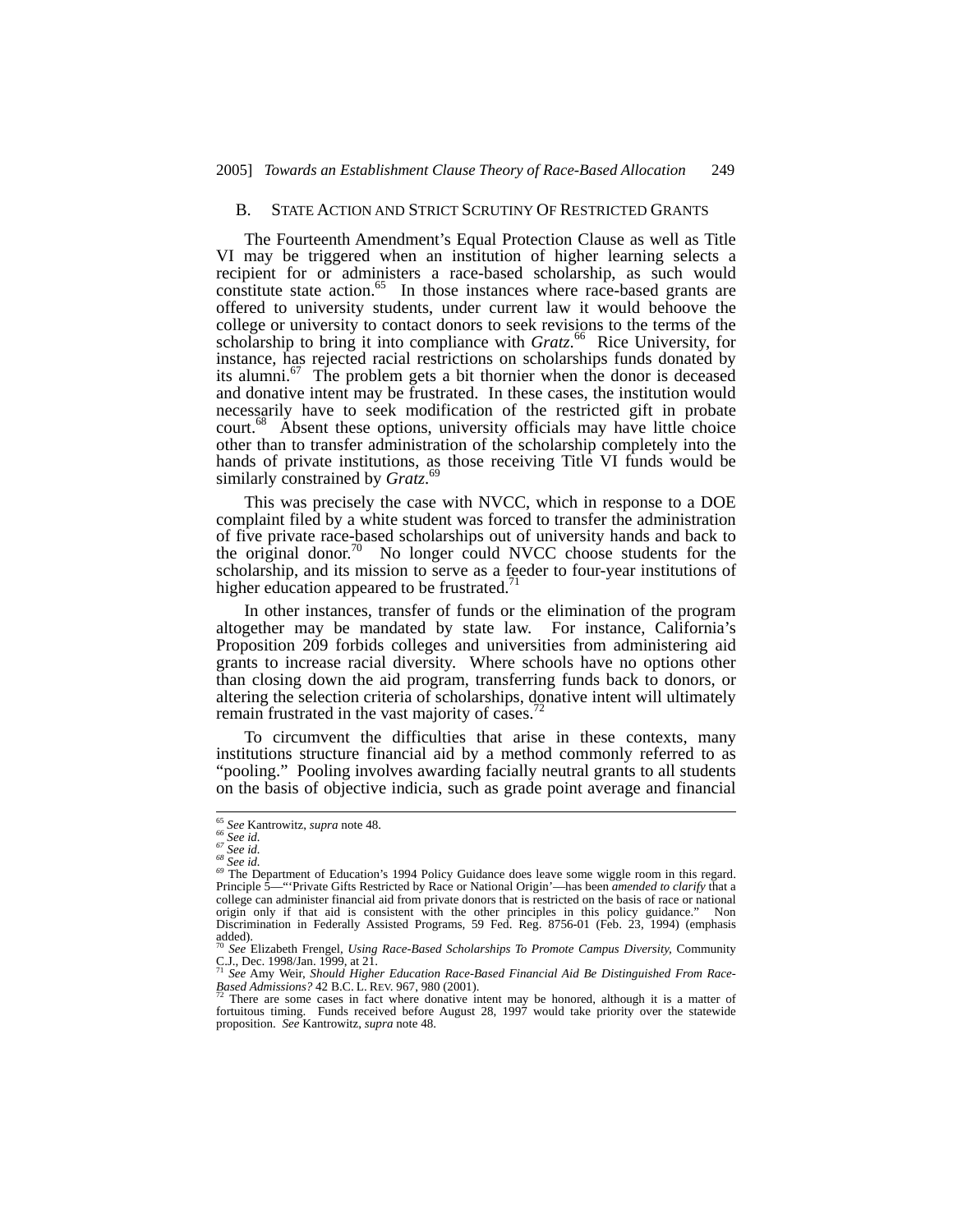need, for which matching funds would then be allocated from university coffers in accordance with specified donor preferences. This option permits compliance with both donor preferences and the Equal Protection Clause by relieving any undue burden upon students who do not meet the race-based eligibility requirements of race-based scholarships.<sup>7</sup> Nonetheless, no difficulty would arise with purely private scholarships such as the Gates Millennium Scholarship Fund and the United Negro College Fund, so long as the college or university did not raise funds or provide resources for candidate selection.<sup>7</sup>

# VII. NARROW TAILORING

Despite this doctrinal obfuscation, what is pristinely unmistakable is that any incarnation of a narrowly tailored race-conscious scholarship program would have to contain six indispensable characteristics so as not to transgress the strict scrutiny of equal protection racial discrimination analysis. They are:

(1) The individualized comparison of applicants. No minority candidate can be subjected to set-asides, quotas, or dual tracks designed to shield minority candidates from the crucible of competition in the admissions and financial aid process.

(2) The absence of mechanistic formulas. No minority candidate may be given individual file consideration by virtue of the automatic operation of a quota or plus factor that is wholly deprived of undifferentiated professional discretion and which renders race outcome determinative.

(3) The goal of achieving a "critical mass" of underrepresented minorities. Attempts to achieve a critical mass must clearly be noted in the mission statement and permeate admissions policy, registration, financial aid, and program curricula so as not to appear as a sham or as lip service paid to racial diversity without adequate justification. It follows that officials must be prepared with documented institutional-specific data, surveys, reports, expert summaries, alumni and student statements, and empirical social science data to properly buttress the benefits of diversity and its efforts to achieve a critical mass of underrepresented minorities.<sup>7</sup>

(4) Doing "no undue harm" to members of groups not favored by the system. Admissions and general counsel must be vigilant in considering to what extent special consideration of race may adversely affect nonminorities or non-underrepresented minorities. It is rather hard to imagine an instance, however, when a financial aid package, more so than an admissions decision, would not unduly harm someone in the binary competition fought between those who ultimately receive financial aid and those who do not. The more careful and flexible admissions and financial

<sup>&</sup>lt;sup>73</sup> See id.<br><sup>74</sup> See id.<br><sup>75</sup> See Jonathan Alger, *Race-Conscious Financial Aid After the University of Michigan Decision,*<br>NACUA NOTES (June 9, 2004), *available at* http://counsel.cua.edu/affirmative/publications/

Race-conscious\_financial\_aid.cfm.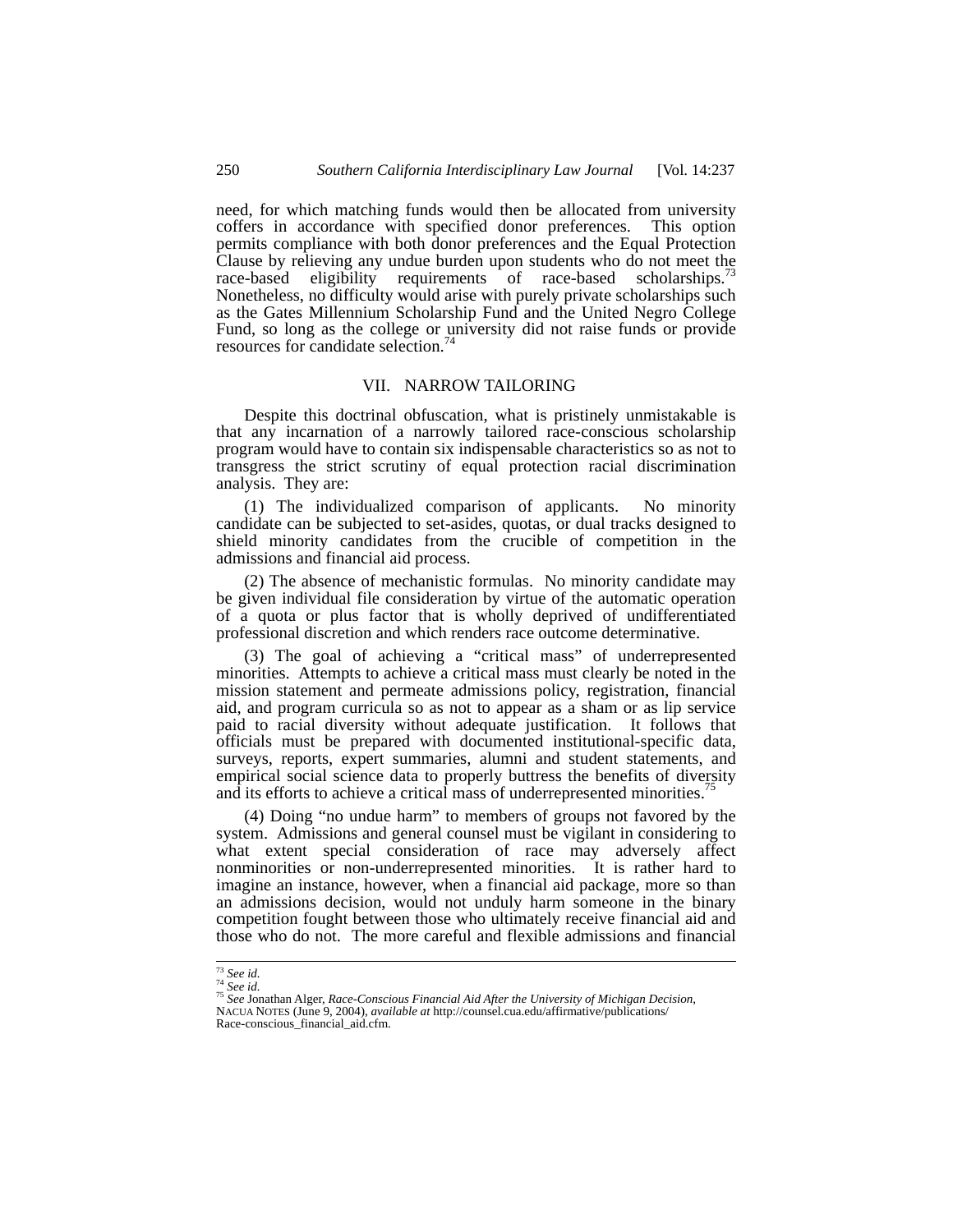officers are in opening up the notion of diversity, however, the less there is a viable basis for which non-recipients can claim an undue burden. This is because race-conscious financial aid alone does not necessarily dictate that a student would be foreclosed from attending a college solely on the basis of race.<sup>76</sup> But any undue burden may be mitigated if the pool of financial resources available to nonminority recipients of financial aid is much  $greatest."$  Alternatively, the burden might be minimized if the number of nonminority recipients is considerably small and diffuse.<sup>78</sup> Further, should any institution prefer to admit and fund African-Americans to Asian-Americans, for example, it ought to be prepared to demonstrate through statistical data and careful internal deliberations that it has properly reached a sound pedagogical judgment that the university has a sufficient representation of Asian-Americans on campus already.

(5) A continuing exploration of race-neutral alternatives. Periodic reviews of the use of race by admissions officers are appropriate from admission cycle to admission cycle. This does not mean, however, that a university is compelled to attempt, fail, and exhaust every race-neutral alternative that is not reasonably likely to admit a sufficient number of minority students to constitute a critical mass under selective criteria before employing race-conscious consideration.<sup>79</sup> All that is required is a serious "good faith consideration of workable, race-neutral alternatives that will achieve the diversity" that the institution seeks.<sup>80</sup>

(6) A realistic time limit. Where deemed appropriate, the implementation of sunset provisions should occur when the continued use of race is found no longer to be necessary in order to achieve a critical mass.<sup>81</sup> This point was further underscored by Justice O'Connor in This point was further underscored by Justice O'Connor in *Grutter*, noting that the Court

take[s] the Law School at its word that it would "like nothing better than to find a race-neutral admissions formula" and will terminate its raceconscious admissions program as soon as practicable. . . . [The Court] expect[s] that 25 years from now, the use of racial preferences will no longer be necessary to further the interest approved today.<sup>82</sup>

For the majority, the necessity for some finality to all race-conscious admissions programs "assure[s] all citizens that the deviation from the

<sup>&</sup>lt;sup>76</sup> See Weir, supra note 71.<br><sup>77</sup> See Coleman supra note 25, at 32.<br><sup>78</sup> See Nondiscrimination in Federally Assisted Programs, 59 Fed. Reg. 8756-01 (Feb. 23, 1994).<br><sup>79</sup> As the majority in *Grutter* notes, "good faith co every conceivable race-neutral alternative' or force an institution between maintaining a reputation for excellence or fulfilling a commitment to provide educational opportunities to members for all racial groups." 539 U.S. 306, 339 (2003).

<sup>80</sup> *Id.* 81 *Id.* 81 *Id.* 81 These factors are adapted from the Supreme Court's opinions in *Grutter* and *Gratz*, as well as 81 These factors are adapted from the Supreme Court's opinions in *Grutter* and *Gratz*, as wel Michael Madden, *U.S. Supreme Court Decisions in University of Michigan Admissions Cases*, NACUA NOTES (July 2, 2003), *available at http://www.asu.edu/counsel/affirmnacua.doc; Grutter v. Bollinger,* 539 U.S. 306, 337 (2003) (citing Regents of the Univ. of Cal. v. Bakke, 438 U.S. 265, 318 n.52 (1978)). <sup>82</sup> *Grutter*,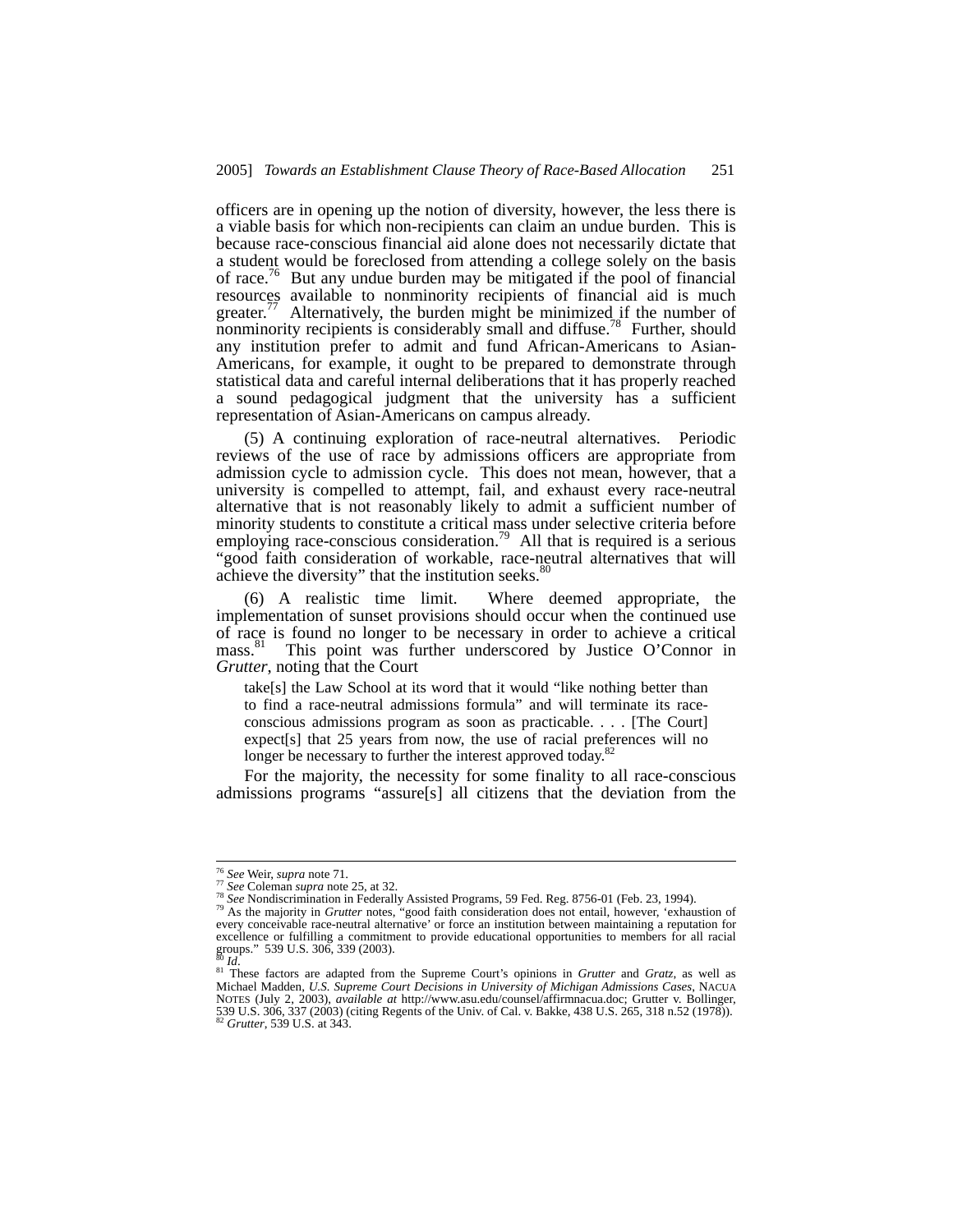norm of equal treatment of all racial and ethnic groups is a temporary matter, a measure taken in the service of the goal of equality itself."<sup>8</sup>

While only race-based scholarships and financial aid will not pass constitutional muster under narrow tailoring analysis, it is clear that raceconscious scholarships may survive provided the six characteristics previously noted are faithfully taken into account. To this end, a number of diversity factors such as the enthusiasm of the recommenders, the character of the undergraduate institution, the quality of the applicant's essay, the difficulty of undergraduate coursework, extracurricular activities, adversities overcome (e.g., illness, disease, parental or sibling death), languages spoken, international travels, geographical diversity, graduate degrees, military experience, work experience, veteran status, parental occupation, parental divorce, parental abuse, frequent family relocation, playing a musical instrument, drama, writing, painting, athletics, disability, orientation, gender, national origin, high-poverty neighborhood, and the applicant's other potential to contribute to student diversity may all be considered in the selection process for scholarships.

Another prudent strategy in devising financial aid is to require students wanting to be considered for diversity scholarships to write a "diversity of perspective personal statement" detailing how the student will contribute to the overall diversity and learning environment of the college or university. In this way, administrators are less likely to engage in impermissible racial stereotyping and are better able to assess whether they are establishing a critical mass. Moreover, such an approach would foster the requisite individualized consideration of each candidate admonished in *Bakke* and *Gratz* while subjecting each applicant for diversity scholarships to an unshielded, integrated, competitive process. The use of a diversity of perspective personal statement is thus the most prudent approach to achieving a critical mass.

Moreover, under this proposed scenario, admissions officials will rely on a personal statement in the admissions process and a diversity of perspective personal statement for race-conscious diversity scholarships. Accordingly, it is proper to assume that the decision to admit a minority applicant would have been further imbued with professional judgments about the decision to award financial aid to that applicant on the basis of her diversity of perspective personal statement. Seen in this way, financial aid is only a conduit by which to reinforce admissions offers that in turn may be designed to attract and recruit a critical mass of diversity.

It stands to reason, therefore, that a minority student who is admitted and given financial aid is twice the beneficiary of reasoned, careful consideration by university admissions staff that have reached a professional consensus that the students will make a positive contribution to the university. As such, a university's exercise of professional discretion

 <sup>83</sup> *Id*. at 342. (citing City of Richmond v. J. A. Croson Co., 488 U.S. 469, 510 (1989) (plurality opinion)). *See also* Nathaniel L. Nathanson & Casimir J. Bartnik, *The Constitutionality of Preferential Treatment for Minority Applicants to Professional Schools*, 58 CHI. BAR REC. 282, 293 (1977).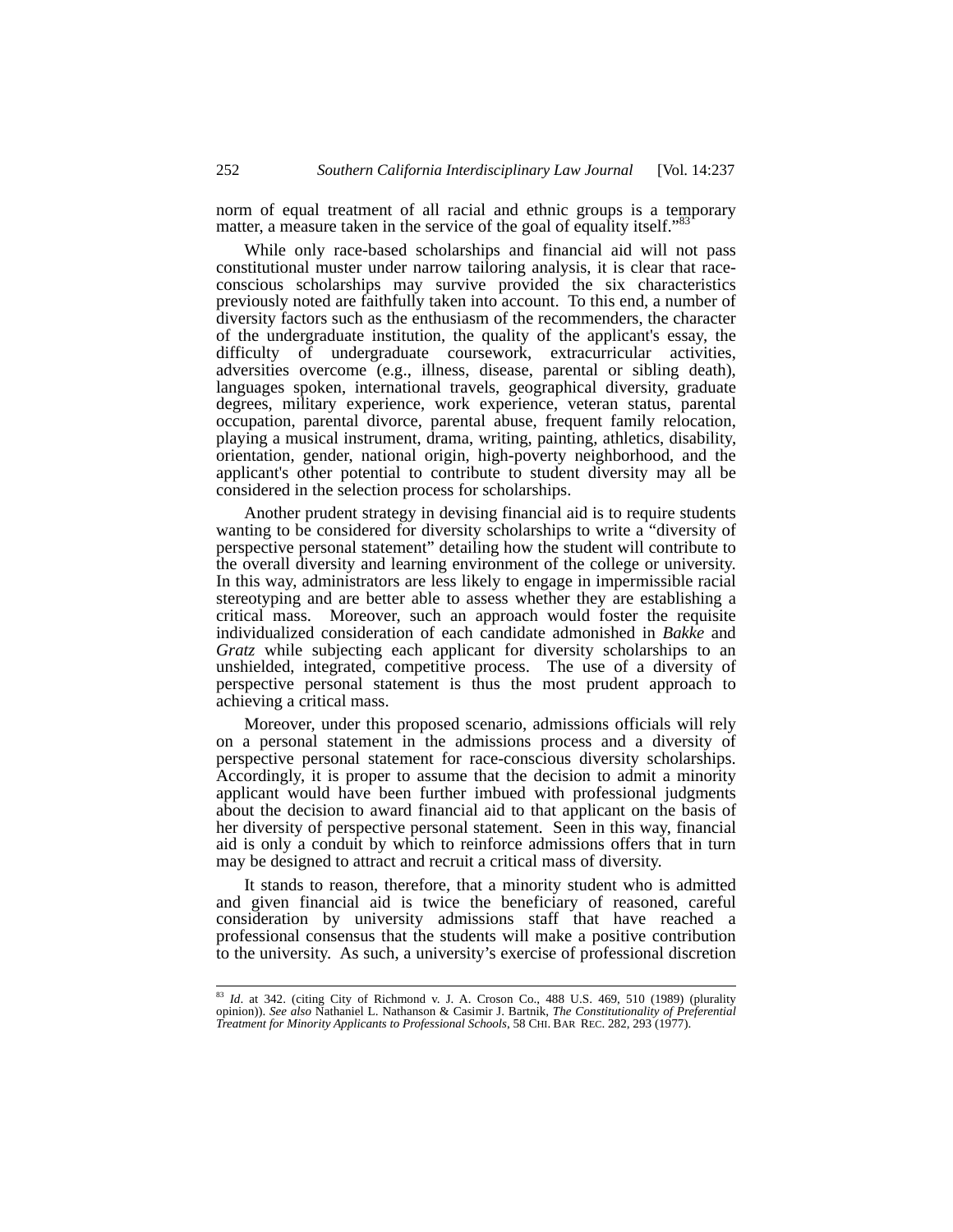to admit and fund a minority student is twice protected by the deference under the First Amendment right of academic freedom.

As a result, it may be of little consequence that a diversity-conscious scholarship is administered in a race-sensitive fashion, primarily to racial minorities, so long as other nonminorities receive a financial aid award as well. Neither the Benjamin Banneker blacks-only scholarship that was at issue in *Podberesky*, nor the whites-only mock scholarship offered by a Roger Williams College Republican student would appear to pass constitutional muster.<sup>84</sup> In fact, it is questionable whether universities could target certain ethnicities for scholarships, no matter how underrepresented they may be on college campuses across the nation, unless the judgment to target the specific group is carefully documented and the undue burden upon nonbeneficiaries is minimal. Accordingly, scholarship set-asides like those at the University of North Carolina ("UNC") for Native Americans are legally vulnerable on the same grounds as the set-asides of seats at the U.C. Davis Medical School in *Bakke*, <sup>85</sup> or the subcontracting set-aside programs in *Croson*. 86 Moreover, UNC's approach is also wanting as it is ultimately not likely to yield the desired results for Native Americans precisely because their own representation may be called into question by groups such as Latinos, West Indians, and African-Americans.

In this regard, one can see quite clearly how the words of Justice Scalia in *Grutter* gradually start to take on ominous importance when he warns, "Finally, litigation can be expected on behalf of minority groups intentionally short changed in the institution's composition of its generic minority 'critical mass.' I do not look forward to any of these cases."<sup>87</sup> In fact, it is this generic "black" minority status that can lead to further litigation among black Americans attempting to procure the same affirmative action opportunities that West Indians and African immigrants have received at some of our nation's most selective institutions.

This eventuality takes on new life when one considers that the descendants of *American* slaves comprise a smaller group than of West Indian and African immigrants who actually benefit from affirmative action. These groups, their children, and the children of biracial couples represented the largest portion of blacks admitted to the most selective institutions of higher education.<sup>88</sup> Recent research confirms that on average, West Indians account for more than forty-one percent of all "blacks" at twenty-eight selective institutions including Harvard University, Columbia University, Duke University, University of Pennsylvania, and the University of California at Berkeley. This forty-one percent identified

<sup>&</sup>lt;sup>84</sup> Elissa Gootman, *Scholarship, 'Whites Only,' Roils a Campus*, N.Y. TIMES, Feb. 17, 2004, at A17.<br><sup>85</sup> Regents of the Univ. of Cal. v. Bakke, 438 U.S. 265, 271–72 (1978).<br><sup>86</sup> City of Richmond v. J. A. Croson Co., 488 purpose and not being narrowly tailored under the Equal Protection Clause).<br><sup>87</sup> 539 U.S. at 349 (Scalia, J., dissenting).<br><sup>88</sup> See Sara Rimer and Karen W. Arenson, *Top Colleges Take More Blacks, But Which Ones*? N.Y.

TIMES, June 24, 2004, at A1.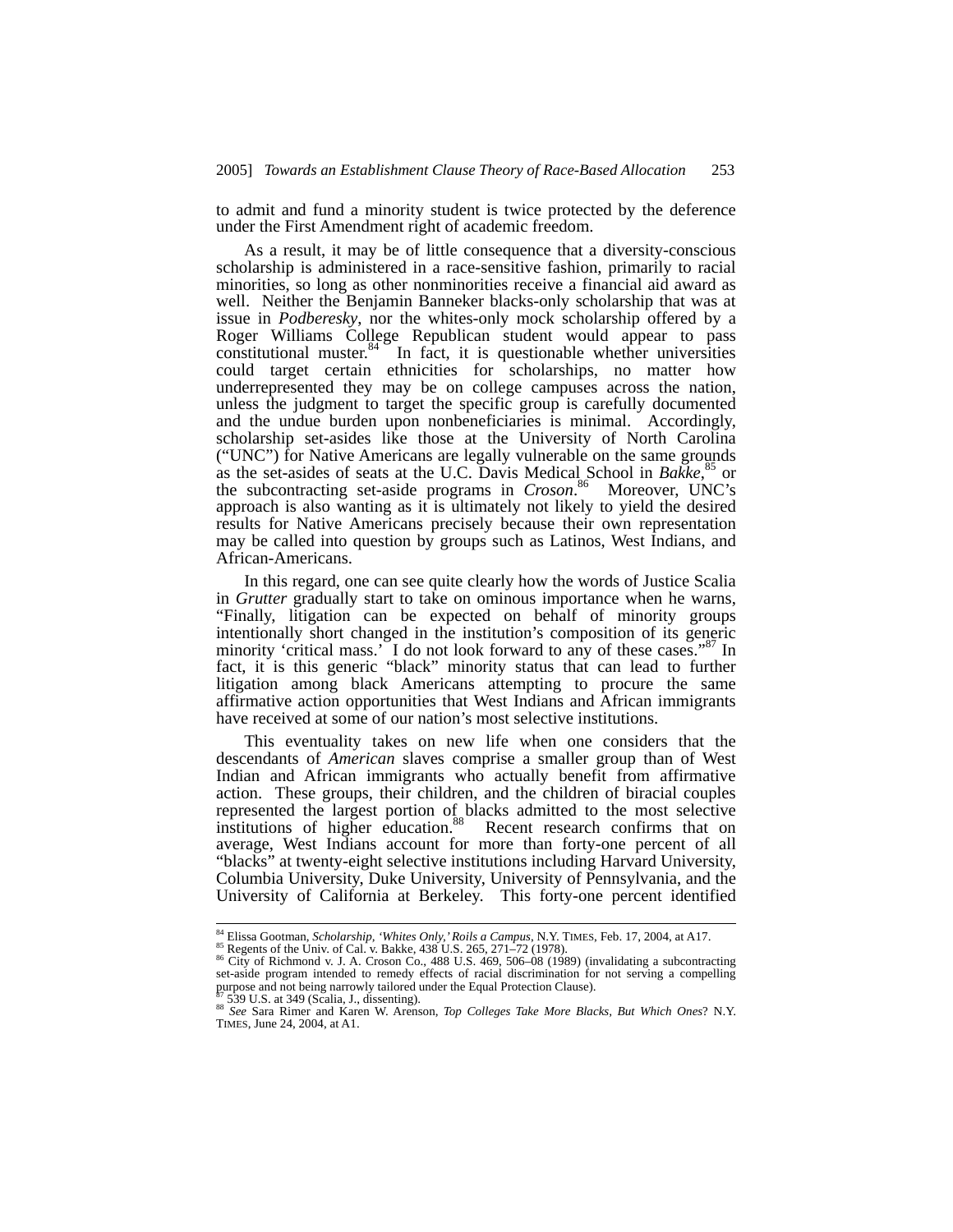themselves as immigrants, children of immigrants, or as mixed race.<sup>89</sup> Given the tension that has arisen over this new revelation, it would come as no surprise that, as Justice Scalia further predicts, "other suits may claim that the institution's racial preferences have gone below or above the mystical *Grutter*-approved 'critical mass.'"90 Just as black Americans will seek recourse for the preferred status of immigrants, so too will the preferred status of blacks in admissions become the predicate by which either Latinos or Native Americans will challenge the suit. Further, with Asians, Asian-Americans, and Caucasian women being among the greatest beneficiaries of affirmative action, it might be reasonable to expect that another inter-group conflict, this time with West Indians, Africans, and biracial persons, is inevitable.

Michigan's focus on truly underrepresented minorities, however, has been upheld as laudable among universities that too often struggle to attract and educate underrepresented Native Americans, African-Americans and Latinos. An admissions decision to focus solely on underrepresented minorities may very well be imbued with the professional discretion and judgment deserving judicial deference. $91$  The problem may arise, however, whenever a university appears to arbitrarily draw artificial lines of preference favoring one deserving underrepresented racial group while ignoring a similarly situated underrepresented group. In such an instance, a reviewing court may be wary of placing its imprimatur on what it may see as an unreasonable, arbitrary, and unsupported distinction between Native Americans and African-Americans, for example. Here, it is unlikely that documentation would be as much help as where the distinction is between an underrepresented group like Latinos and an often overrepresented group like Asian-Americans.<sup>92</sup> These difficulties only further buttress an approach where private donor, race-based, restricted grants are seen as the most targeted means to recruit underrepresented minority groups, since the grants themselves have not been provided by the university, but by private individuals.

## VIII. A RIGHT TO BE PREFERRED?

An unanswered question that arises in the *Grutter* and *Gratz* cases is whether a disfavored racial group would ever have a constitutional right to a preference in admissions schemes, and by extension, a preference in the award of financial aid scholarship and grants under a race-plus approach. The principal doctrinal arsenal on each side can be gleaned with some

<sup>&</sup>lt;sup>89</sup> These numbers are consistent with other reported findings by sociologists studying this issue. Douglas S. Massey, a Princeton sociology professor who was one of the researchers, said the black students from immigrant families and the mixed-race students represented a larger proportion of the black students than that from the black population in the United States generally. Andrew A. Beveridge, a sociologist at Queens College, says that among eighteen- to twenty-five-year-old blacks nationwide, about nine percent describe themselves as of African or West Indian ancestry. Like the Gates and Guinier numbers, these tallies do not include foreign students. See Rimer & Arenson, *supra* note 88.<br><sup>90</sup> Grutter, 539 U.S. at 349.<br><sup>91</sup> See id. at 328 (discussing the Court's deference to a school's "educational mission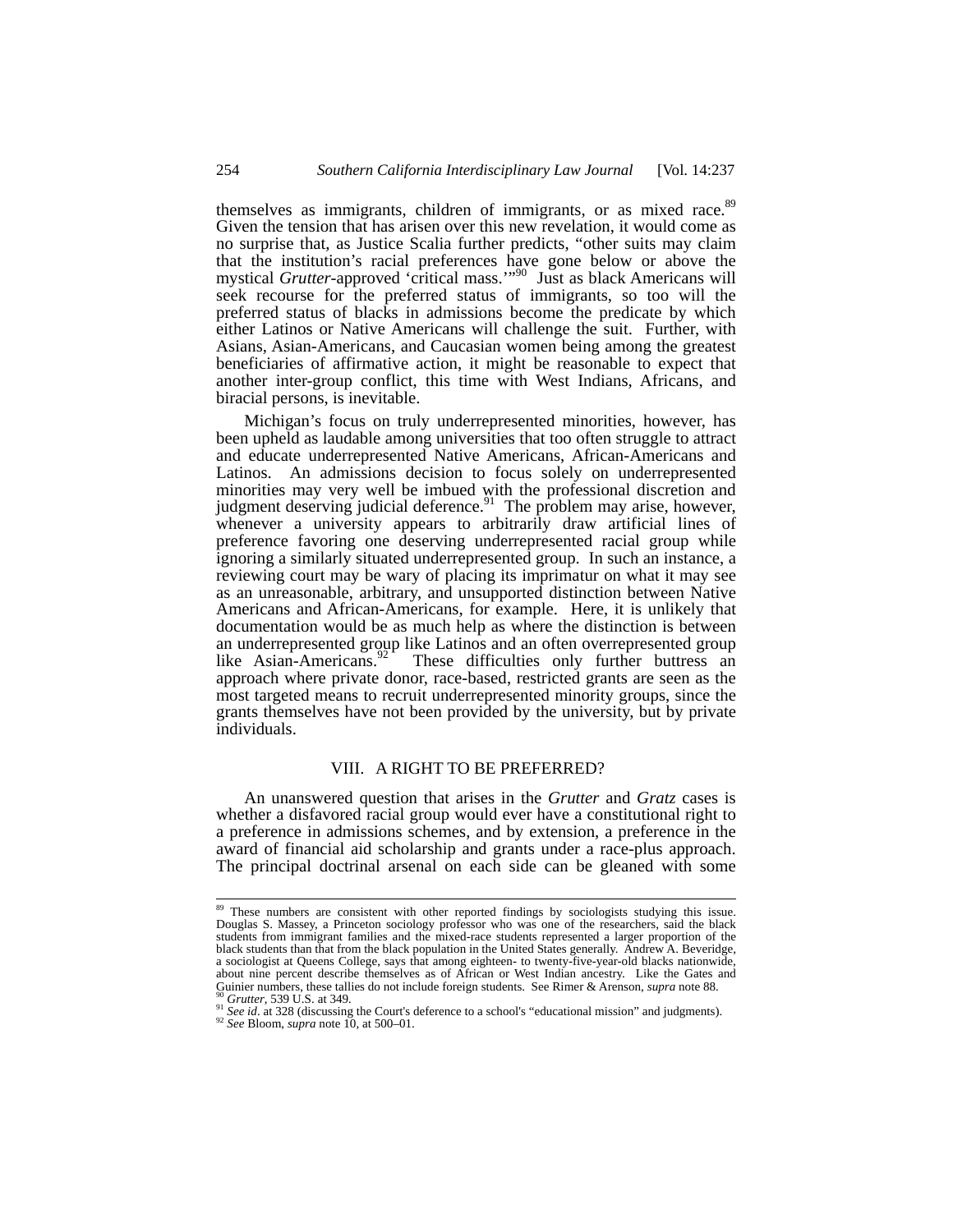imagination. For instance, it is not hard to conjure a situation where second generation students of Indian Hindu parents and Pakistani Muslim students challenge a preference to admit black Americans. On a plus factor analysis, one might say that the first two groups of students may bring more diversifying factors to the table than the third. Whether it is linguistic diversity, religious diversity, national origin, political point of view diversity, international travel, color, etc., we might very well conceive a scenario where an Indian or Pakistani might rank higher on the scale of these various diversifying factors than the black American. Of course, the rebuttal on the other side is also not hard to conceive. Here, it would be argued that individualized consideration means something more than an "adding the sum total of all the parts" approach that is devoid of meaningful discretion and holistic whole-file consideration. Perhaps the Pakistani ranks higher on a number of statistical indicators, but individualized consideration would look at character and a voice that is distinctly missing from class debates, moot court briefs, law review notes, and the alumni and professional practicing community of a law school, university, or college. Individualized consideration means in this context looking at what contribution this can student make, and will likely make, to looking at what contribution this can student make, and will likely make,  $\frac{93}{2}$ the overall educational community, both nationally and in-state.<sup>5</sup> Individual consideration, then, is not a science but an art form requiring careful, intuitive judgment gleaned from faculty recommendations and, at some Ivy League institutions, personal interviews. The counterpoint, one could argue, is that *Gratz* does not prohibit quantification or numerical value assignment of diversifying factors, only the automatic and determinative assignment of value on the basis of race.<sup>94</sup>

Moreover, diversity is a moving target that is in constant flux depending upon the demographics of entering classes. In instances where religious diversity is adequately supported in a critical mass, then diversity may mean something qualitatively and quantitatively different in successive admissions cycles where perhaps it is appropriate to look instead at other diversifying factors such as adversities overcome,

<sup>&</sup>lt;sup>93</sup> In this regard, it is significant that Justice Thomas applauded the success of Wayne State University Law School in educating more students in the state of Michigan than the university that bears the state's name. *Grutter*, 539 U.S. at 360 (Thomas, J., concurring in part and dissenting in part). Thomas appeared to suggest that there can be such a thing as too much diversity when it comes at the expense of an institution's own mission. This is a slightly different argument than suggesting that the implicit choice is between diversity and selectivity. There is no question that the University of Michigan is widely regarded as a more selective institution than Wayne State, but as Justice Thomas noted, the University of Texas maintains its reputation as a selective institution while educating, by state legislative mandate, resident Texans in half of its entering class seats. *Id.* The choice need not be mutually exclusive, although there may be in the end little choice depending upon the qualifying characteristics of local demographics from which to constitute an entering student body. Perhaps then, what Thomas suggests is a notion that individualized consideration asks this fundamental question: Will this individual contribute to the school's mission to educate members of the state bar or future doctors and consultants for the state or region? The problem arises when universities in states with a low number of resident minorities may have no choice but to recruit from out of state. In these instances, however, we learn that diversity is fluid and always in flux. Where in state students are adequately represented, a new characteristic may become a diversifying factor.

<sup>94</sup> *See* HARVARD CIVIL RIGHTS PROJECT, REAFFIRMING DIVERSITY: A LEGAL ANALYSIS OF THE UNIVERSITY OF MICHIGAN AFFIRMATIVE ACTION CASES 19 (2003), *available at*  http://www.civilrightsproject.harvard.edu/policy/legal\_docs/Diversity\_Reaffirmed.pdf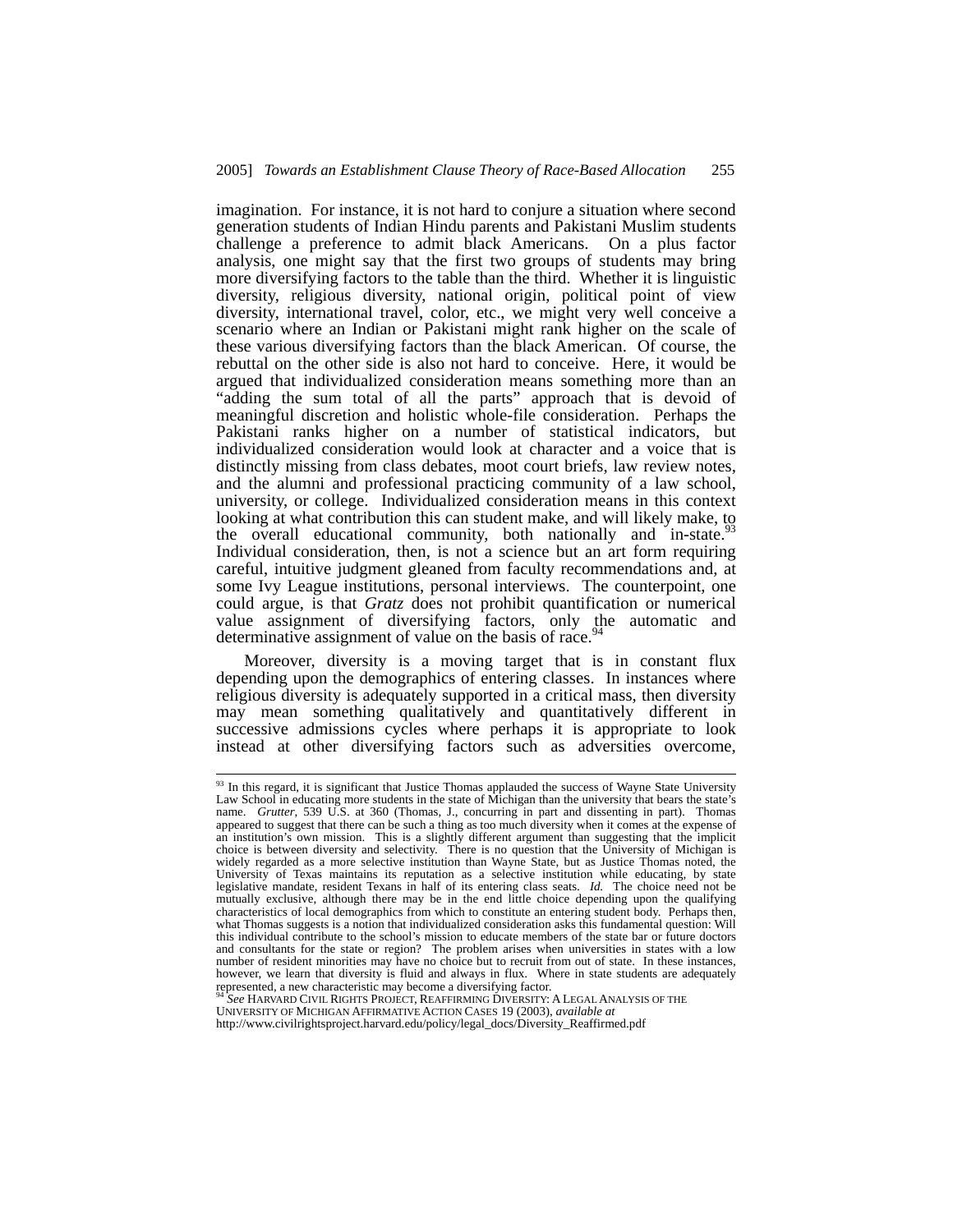discrimination surmounted, etc. There is little difficulty with this approach because while it may attract more black Americans than Indians, it does not guarantee an outcome. Indeed, an Eritrean or Liberian that has escaped civil war in his or her home country to immigrate to America and learn a new language will fare well in the assessment of diversifying factors, but it does not foreclose the consideration of language-minority Latinos or African-Americans who have endured daily struggles of discrimination as well. Moreover, even though there may be a clear preference for underrepresented minorities such as Native Americans, Latinos, or blacks in admissions and financial aid, it does not necessarily mean that a critical mass of these groups will actually be achieved or retained on campus. The revelation that immigrants, Africans, and biracial persons are the beneficiaries of affirmative action more so than black Americans is a strong testament of this fact. That said, it may be prudent, as one commentator suggests, to give similarly-situated groups "parity of treatment rather than simply assuming that the courts will defer to whatever the university decides to do."95

All of these complex issues nonetheless speak to the need for further nuance and sophistication in how admissions staffs choose to diversify their student body. No longer should it be acceptable for admissions staff to lump a diffuse number of distinct racial and ethnic groups such as persons from Jamaica, Trinidad, Dominica, Guyana, Barbados, Haiti, St. Lucia, St. Vincent, Grenada, St. Kitts/Nevis, Antigua, Cape Verde, Kenya, Eritrea, and Nigeria under the rubric "black" or "African-American" in order to diversify their student body. Likewise, the same would apply to those who fall within the generic "Latino" or "language minority" categories but nonetheless hail from areas as diverse as the Dominican Republic, Puerto Rico, Cuba, Mexico, Costa Rica, Venezuela, Brazil, El Salvador, Argentina and Colombia. All bring their own unique perspectives and we would continue to do a great disservice to ignore such a heterogeneous assortment of backgrounds, all for the sake of a shallow conception of what constitutes diversity. Likewise, we would do a great disservice to include every diffuse group by sacrificing or ignoring long underrepresented racial groups whose voice and presence have been excluded from the hallowed halls of academia. Moreover, there is nothing legally suspect in a suggestion that admissions offices be mindful of such racial, ethnic, cultural, and linguistic backgrounds of admitted applicants. In fact, if the Court agrees that closely monitoring acceptances of offers of admission extended to minority students will not give rise to an inference that the institution is maintaining a quota, it should not object if an admissions office closely monitors the specific racial background of those who fall within the generic "black" and "Latino" nomenclatures.<sup>96</sup>

Indeed, the way an institution largely satisfies the requirement of narrow tailoring is by taking account of all relevant diversifying factors, including ethnicity, national origin, and color in an individualized and

 <sup>95</sup> Bloom, *supra* note 10, at 501. 96 *See Grutter*, 539 U.S. at 336.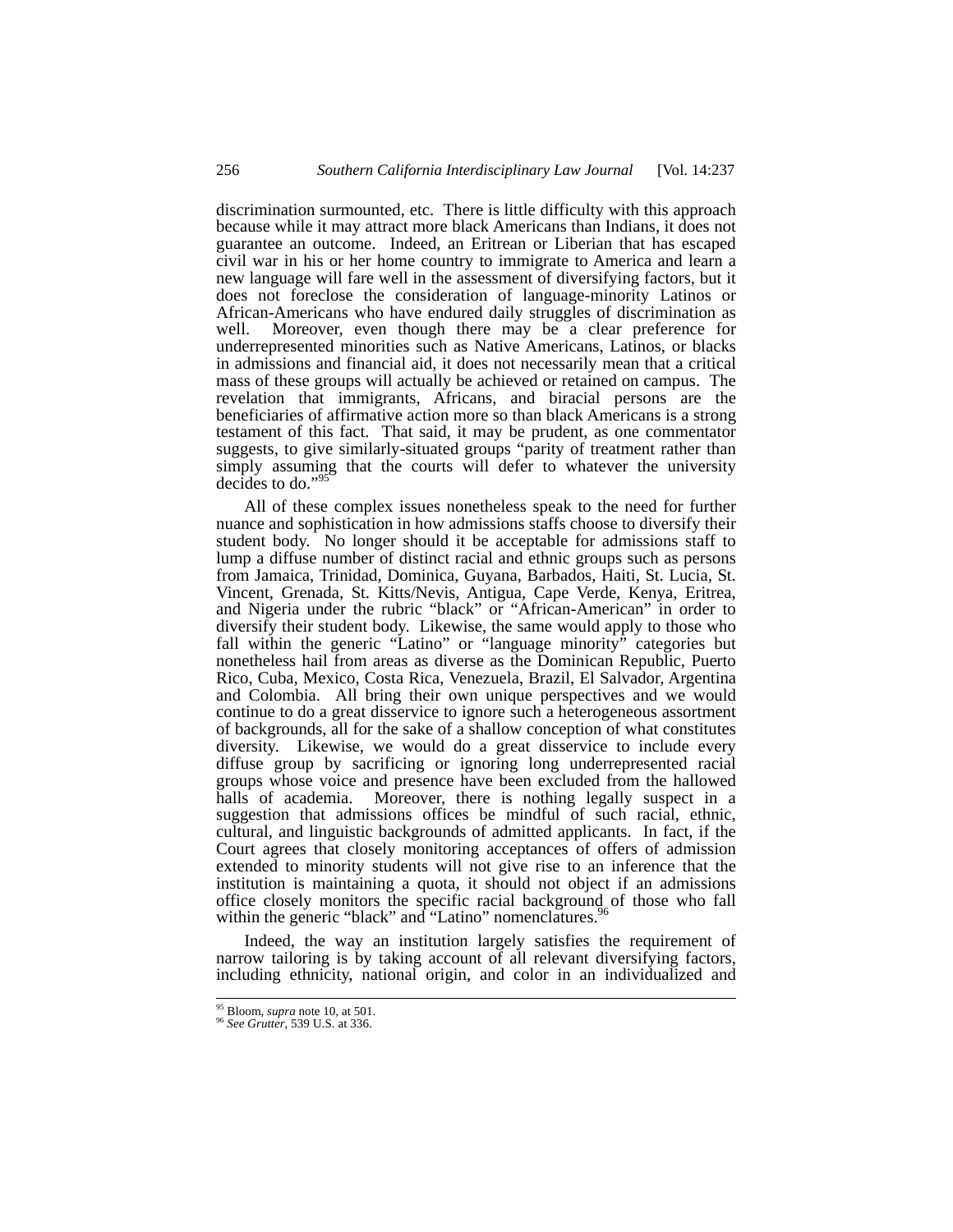competitive process in both the admissions and financial aid decisions of a college or university. Of course, I would even say that we fall short of the individualized consideration required under *Gratz* if we were to maintain the current status quo of minority student selection used at institutions such as Harvard, Columbia, Duke, the University of Pennsylvania, and Berkeley, which fail to take into account differences in "black" heritage and underrepresented racial groups.

## IX. UNDERREPRESENTATION AND CRITICAL MASS

As we know from Chief Justice Rehnquist's cynical questioning of the Michigan College of Literature, Science, and the Arts' ("LSA") counsel John Payton during oral argument, a group can only be underrepresented if there is a benchmark by which to measure the purported deficiency of representative numbers.<sup>97</sup> Otherwise, how do we know any particular racial minority is underrepresented?

Unfortunately, something more than Justice Stewart's "I know it when I see it" approach is required to answer this critical question. The principal difficulty in abiding with the rules of this logic is that it is designed to fall on its own sword if one is not careful. For instance, anything that might look like a benchmark by which one is able to say with any mathematical certainty a racial group is underrepresented may be a standard, which might appear dangerously close to the functional equivalent of a disguised quota. But as Justice Powell noted, "there is some relationship between numbers and achieving the benefits to be derived from a diverse student body, and between numbers and providing a reasonable environment for those students admitted."<sup>98</sup> To say that some group is underrepresented is to say that there is some level of representation that one numerically *ought* to be entitled to have on campus. That, to critics, may very well look like a quota. A quota is a program in which a fixed number or proportion of opportunities that "must be attained or which cannot be exceeded" is reserved exclusively for certain minority groups.<sup>99</sup> Likewise, for some it may appear that the practical difference between a racial quota and "a numerical aspiration" is nothing more than adept slight of hand. Not quite so.

For instance, in *Grutter* it was shown that underrepresented minority graduates ranged from a high of 19.2% in 1994 to a low of 5.4% just four years later.100 As we now know in light of *Grutter*, "'a good faith effort to

<sup>&</sup>lt;sup>97</sup> *See id.* 98 Regents of the Univ. of Cal. v. Bakke, 438 U.S. 265, 323 (1978). <sup>98</sup> *Grutter*, 539 U.S. at 335 (quoting Sheet Metal Workers v. EEOC, 478 U.S. 421, 495 (1986) (O'Connor, J., concurring in part and dissenting in part)). 100 Though the range varied considerably, the mean percentage of underrepresented minority students

from 1986 to 1999 was 12.6%. *See* Grutter v. Bollinger, 137 F. Supp. 2d 821, 841 n.26 (E.D. Mich. 2001), *rev'd*, 288 F.3d 732 (6th Cir.2002), *aff'd*, 539 U.S. 306 (2003). As the district court noted, the original Michigan admissions policy stated clearly that "we seem to have achieved the kinds of benefits that we associate with racial and ethnic diversity from classes in which the proportion of African-American, Hispanic and Native American members has been between about 11% and 17% of total enrollees." *Id.* at 835.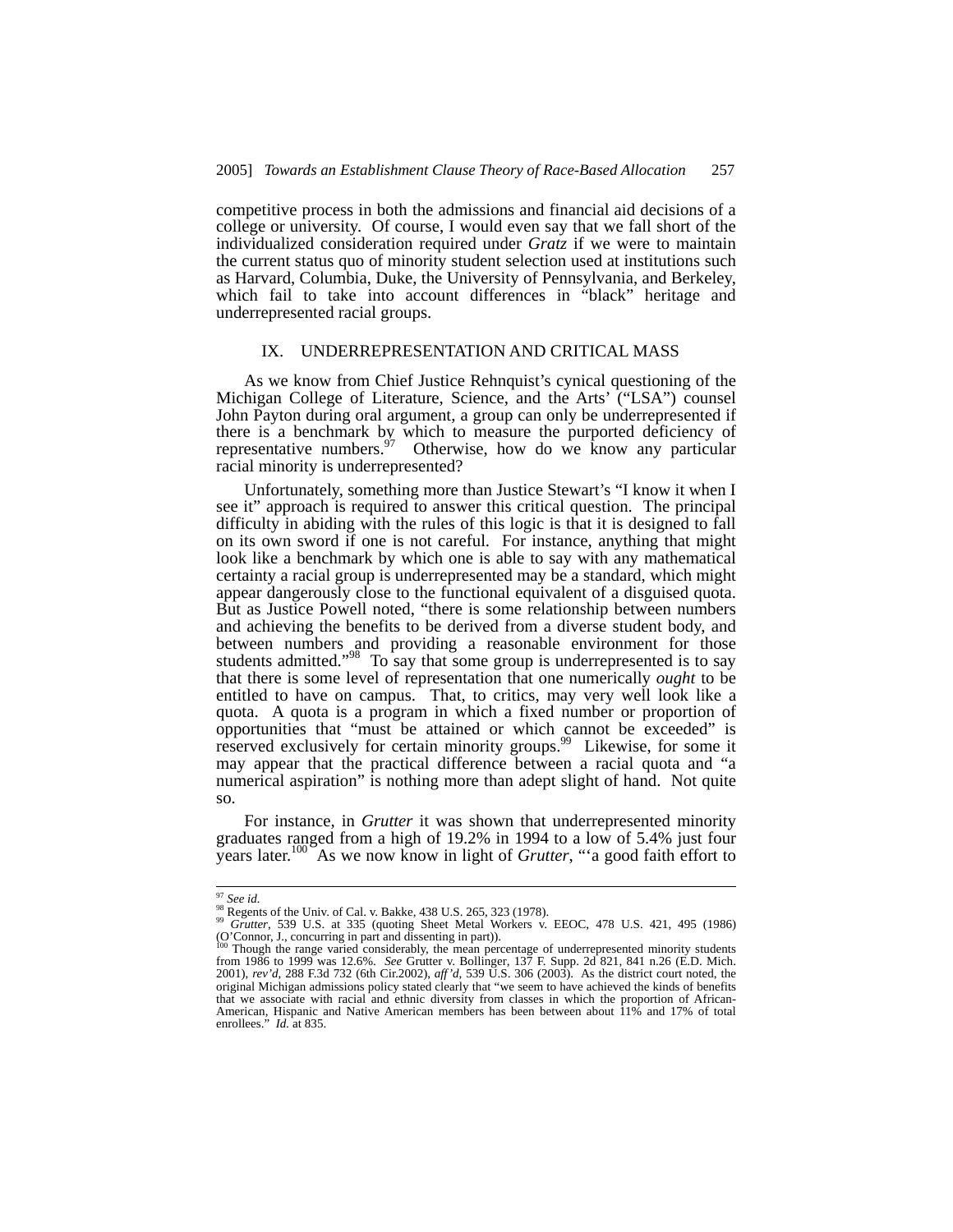come within a range demarcated by the goal itself' and . . . consideration of race as a 'plus' factor" can serve as a permissible numerical aspiration that may rise or fall in a given year.<sup>101</sup> With this in mind, Professor Bloom suggests some common sense benchmarks as a place to measure critical mass:

Representation might be judged by comparison to the group's percentage in the national population or its population in the state or city in which the institution is located, to a percentage in the school's applicant pool or percentage in the national applicant pool, to the percentage admissible without the use of racial preferences, or to the percentage of admitted members who choose to attend if admitted without racial preferences. . . . Arguably, the most appropriate comparison would be between the percentage of a particular minority group's members in the applicant pool and the percentage of that group admissible in the absence of racial preferences.102

This last suggestion of a possible benchmark appears not only to be supported by the Court's observation in *Croson*, that a nonqualified pool would be of little significance as a basis of comparison; it also appears to be supported by the Court's admonition in *Grutter* that racial preferences be used only when necessary, for a limited time, and only when raceneutral alternatives do not promise to yield a diverse student body. In fact, only by comparing racial groups in the applicant pool to the percentage of that group admissible without racial preferences do we truly come to see the need for race-conscious considerations. If, for instance, the percentage of those minority groups admissible without so-called racial preferences in the overall applicant pool is significantly lower to the point that a critical mass cannot possibly be sustained without the benefit of such consideration, then we know that the use of race-conscious considerations are warranted for the admissions cycle.

## X. THREE PROPOSALS FOR RACE-CONSCIOUS AND RACE-BASED FINANCIAL AID ALLOCATIONS

Once the admissions offer is extended, there are three principal ways in which financial aid may be allocated to achieve this critical mass of underrepresented racial minorities. The first approach represents the least legally vulnerable doctrinal approach under current interpretations of *Grutter* and *Gratz*, while the last two approaches represent normative theoretical proposals to allocate financial aid in a purely race-based fashion. These three approaches include:

(1) Employing race-plus considerations in holistic race-conscious allocation determinations of financial aid. The analysis for consideration of race-conscious financial aid would likewise mirror the analysis for

 <sup>101</sup> *Grutter*, 539 U.S. at 335 (quoting *Sheet Metal Workers*, 478 U.S. at 495 (O'Connor, J., concurring in part and dissenting in part)). 102 Bloom, *supra* note 10, at 500.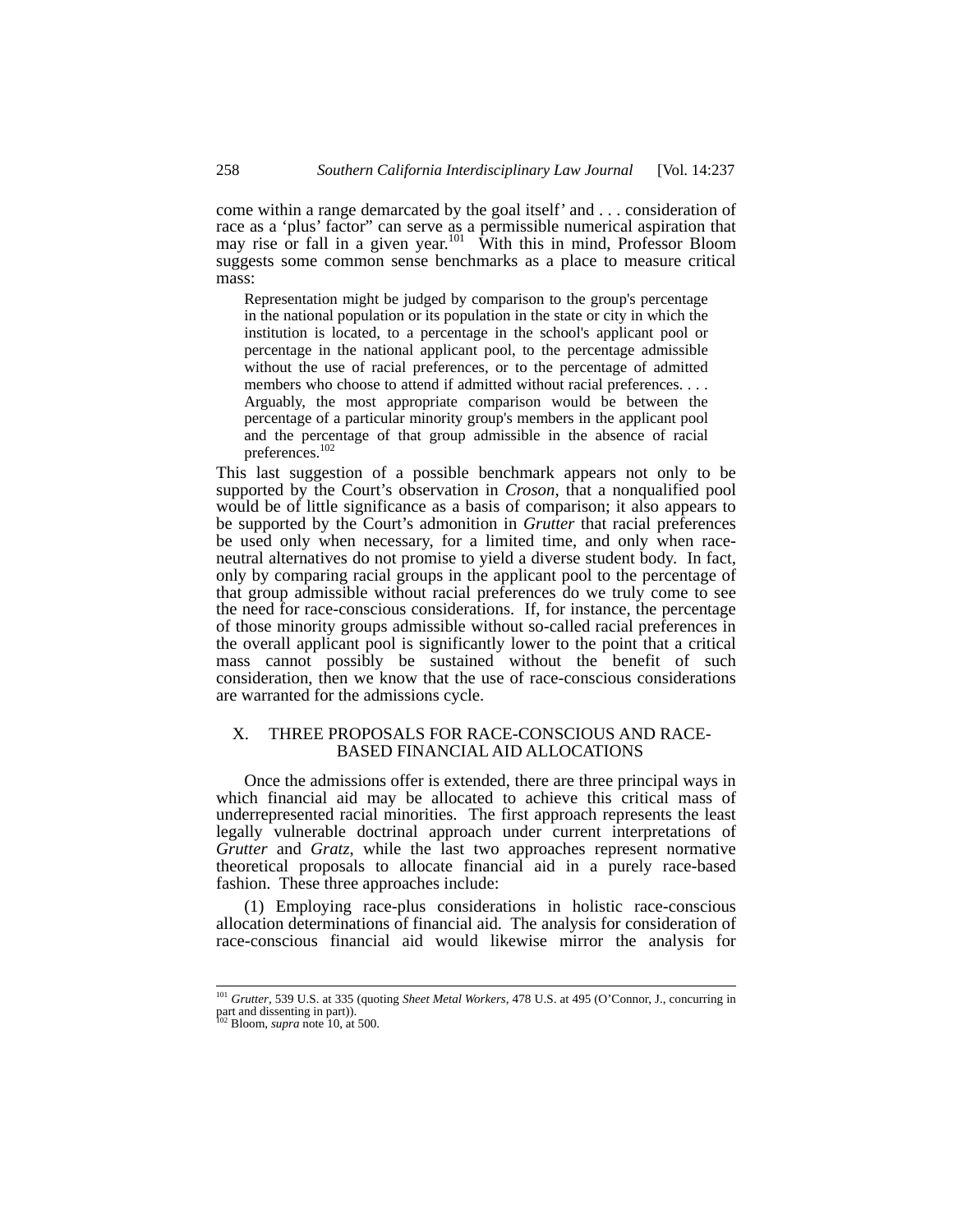admissions under *Grutter* and *Gratz*. This approach is the one most likely to be endorsed by the courts.

(2) Allocating race-based financial aid directly from university funding while maintaining a race-conscious admissions process under *Grutter* and *Gratz*. This approach attempts to distinguish the financial aid context apart from the admissions context at issue in those cases.

(3) Administering race-based financial aid by selecting recipients for private donor, race-restricted grants while maintaining a race-conscious admissions process under *Grutter*. This approach attempts to offer a theoretical alternative to the current policy guidance provided by the DOE that often is filled with internal contradiction in its application. I discuss these three approaches in turn below.

## A. RACE-CONSCIOUS ALLOCATION AS A PLUS FACTOR

What I propose here is a multi-step analysis to be conducted by a joint admissions and financial aid office staff. The analysis begins by first asking, is there a critical mass of racial minorities, both underrepresented and of various national origins, admissible without race-conscious consideration after subjecting each applicant to full competition in a onetrack admissions review process? If so, there is no need for race-conscious consideration in the admissions process. If not, race-conscious consideration is warranted. A race-plus factor approach is permissible. Once the admissions offers are extended, admissions staff should ask whether the number of minority students who have accepted the offers and matriculated constitute a critical mass. If so, there is no need for the distribution of race-conscious financial aid, at least in the entering year; The analysis may be repeated in order to retain those upper-class minority students already on campus. If not, there is a need for individualized consideration of race-conscious scholarships and financial aid to recruit and attract a diverse critical mass that would actually exist in the classroom.

What might have looked like a diverse entering class may no longer be one if minority students are unable to attend because of costs. In other words, the entering class is threatened with becoming less diverse without the consideration of race as a plus factor in financial aid allocations. Therefore, in order to determine financial aid recipients, finance office staff, in conjunction with admissions staff, might require each applicant to write a "diversity of perspective" essay or personal statement that would take into account all the diversifying factors for the competitive allocation of financial resources including the consideration of race. In this fashion, all recipients are placed in the cauldron of competition on equal footing with no set-asides. Each competes for resources in a manner that will be upheld as sufficiently narrowly tailored to pass constitutional strict scrutiny.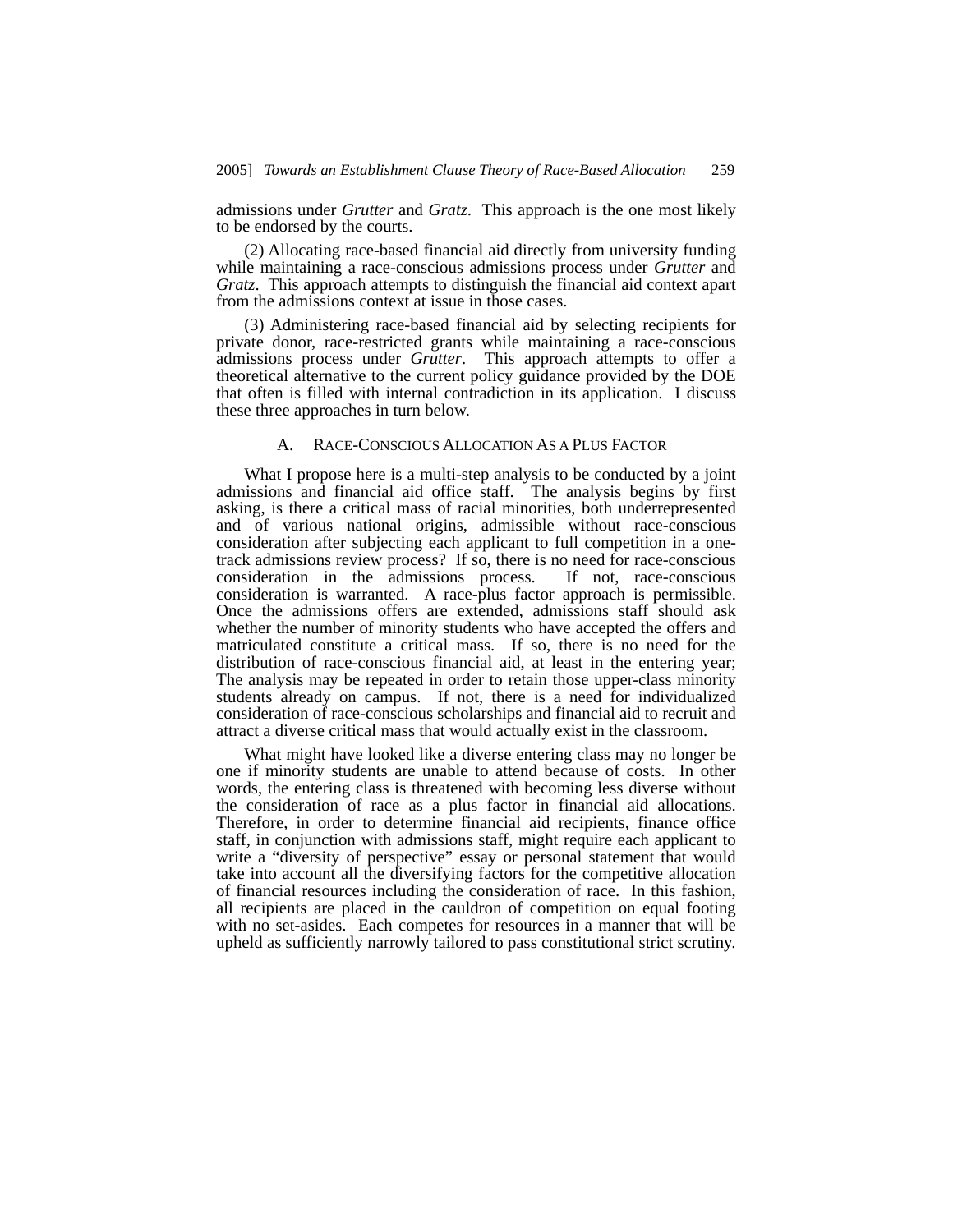#### B. UNIVERSITY-FUNDED RACE-BASED SCHOLARSHIPS

Another approach that is admittedly all but certain in light of *Gratz* is to distinguish the financial aid context altogether from the admissions context. In so doing, the doctrinal reach of *Grutter* and *Gratz* would be limited as universities and colleges could take race into account more freely in order to achieve a critical mass of underrepresented minorities. But how is this theoretically possible in light of *Grutter* and *Gratz*? In fact, the majority in *Grutter* recognized that strict scrutiny must be applied within the specific context or program in question. As the court noted, the narrow tailoring "inquiry must be calibrated to fit the distinct issues raised by the use of race to achieve student body diversity."<sup>103</sup> Accordingly, calibration might in fact differ in the financial aid context from the admissions context in addressing the distinct issues of race and financial need in order to achieve a diverse student body. To this end, a university must demonstrate that the means chosen fit the compelling goals closely. As the Supreme Court has noted, the fit need not be perfect, but it must be reasonable and it must "represent not necessarily the single best disposition but one whose scope is in proportion to the interest served." $104$  This is possible by reconceptualizing race-based financial aid not as a set-aside.

When the admissions context ends, it is clearer that all blacks, Native Americans, and Latinos have competed in a one-tier admissions process. Thus, the very fact that racial minorities have successfully competed for a seat does not render financial aid a set-aside when its principal aim is to allow the student to remain in that earned seat. This is qualitatively different from reserving seats in the admissions process as was the issue in *Bakke*. In *Bakke*, special candidates in a separate admissions program were not required to meet the 2.5 grade point average cutoff and were not ranked against candidates in the general admissions process, although sixteen seats were reserved.<sup>105</sup> Nor is it qualitatively the same as permitting contract setasides, as in *Croson*, that are not subjected to the full unprotected process of competitive bidding.<sup>106</sup>

Finally, the very fact that the university-funded, race-based scholarship would not purport on its terms to compensate for past discrimination places it on different constitutional footing than the Benjamin Banneker scholarship at issue in *Podberesky*. There, it was clear that the raceexclusive scholarship suffered from, *inter alia*, the constitutional defect of insufficiently narrow tailoring precisely because it posed an undue burden to nonbeneficiaries, to wit: non-African-Americans.

But even on this ground, the university-funded race-based scholarship still presents no such concern. Financial aid packages are set based upon information that is compiled by the Free Application For Federal Student

<sup>&</sup>lt;sup>103</sup> Grutter, 539 U.S. at 334.<br><sup>104</sup> Florida Bar v. Went For It, Inc., 515 U.S. 618, 632 (1995).<br><sup>105</sup> Regents of the Univ. of Cal. v. Bakke, 438 U.S. 265, 279 (1978)<br><sup>106</sup> City of Richmond v. J. A. Croson Co., 488 U.S.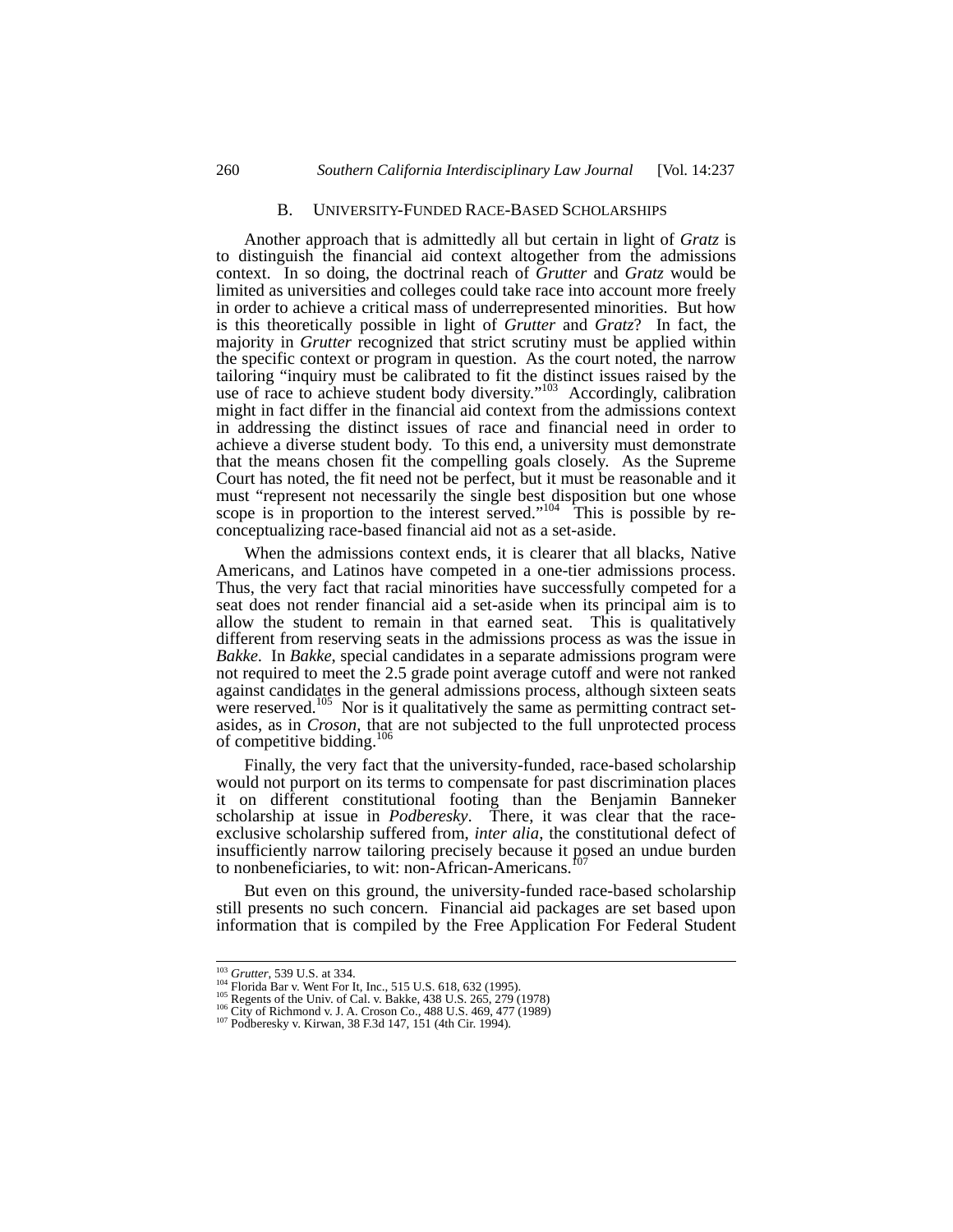Aid ("FAFSA").<sup>108</sup> Given the fact that most schools will reduce their financial aid funds in direct proportion to funds a student receives from the federal government, one commentator wonders whether Podberesky himself would not have seen his race-exclusive scholarship reduced or received some other form of aid.<sup>109</sup> When there is such an offsetting mechanism in university financial aid based upon a greater amount of federal funds received, it is quite difficult to say that one has been unduly burdened by virtue of the scholarship solely because of one's race. Moreover, this type of compensatory offsetting in financial benefits is wholly different in character from the zero-sum battle for admission seats that were denied Jennifer Gratz and Allan Bakke.

#### 1. *A Question of Merit?*

Moreover, it is questionable whether an undue burden test should apply in the financial aid context. One fundamental distinction worth noting between admissions and financial aid is that in the former, there is an expectation that good grades, good test scores, and a competitive showing on other supposed "objective" criteria will be awarded in the form of an admissions offer. To some extent this may also be true of what are referred to as "merit" scholarships.

The notion of "merit" as one's demonstrated ability or achievement is but one basis for judicial deference to a university-driven mission where the value of diversity is an alternative, but legitimate, aim. As opposed to merit, the notion of "value" in this context signifies a sense of worth in usefulness or importance to the university. The university, therefore, is best able to determine how to pursue policies and allocate aid in a manner that consistently reflects these institutional values. Thus, whereas the intrinsic conception of merit exists entirely in the domain of individual capacity to leverage academic ability or achievement, it is an incomplete picture. For when we say there is an extrinsic value to diversity, we are essentially saying that value is always relative to the utility and significance any given candidate brings to the table. But even here, the distinction collapses very often in the admissions context. It does so also in the context of financial aid decisions where the *value* of an applicant to a college or university determines whether and to what extent a prospective candidate may receive *merit*-based aid. There is still little in the way of a definitive entitlement.

To further illustrate this proposition, consider the following scenario between two students: Student A and Student B.

## 2. *Distinguishing Race-Based Considerations in the Admissions and Financial Aid Contexts*

Student A is a Caucasian male history teacher at Taft, a prestigious, predominantly white boarding school in New England, and is a graduate of

 <sup>108</sup> *See Focus on Financial Aid: The Basics*, STEPS TO COLLEGE (Jan./Feb. 2001), *available at* http://www.nacac.com/p&s\_steps.html.

<sup>109</sup> *See* Weir, *supra* note 71.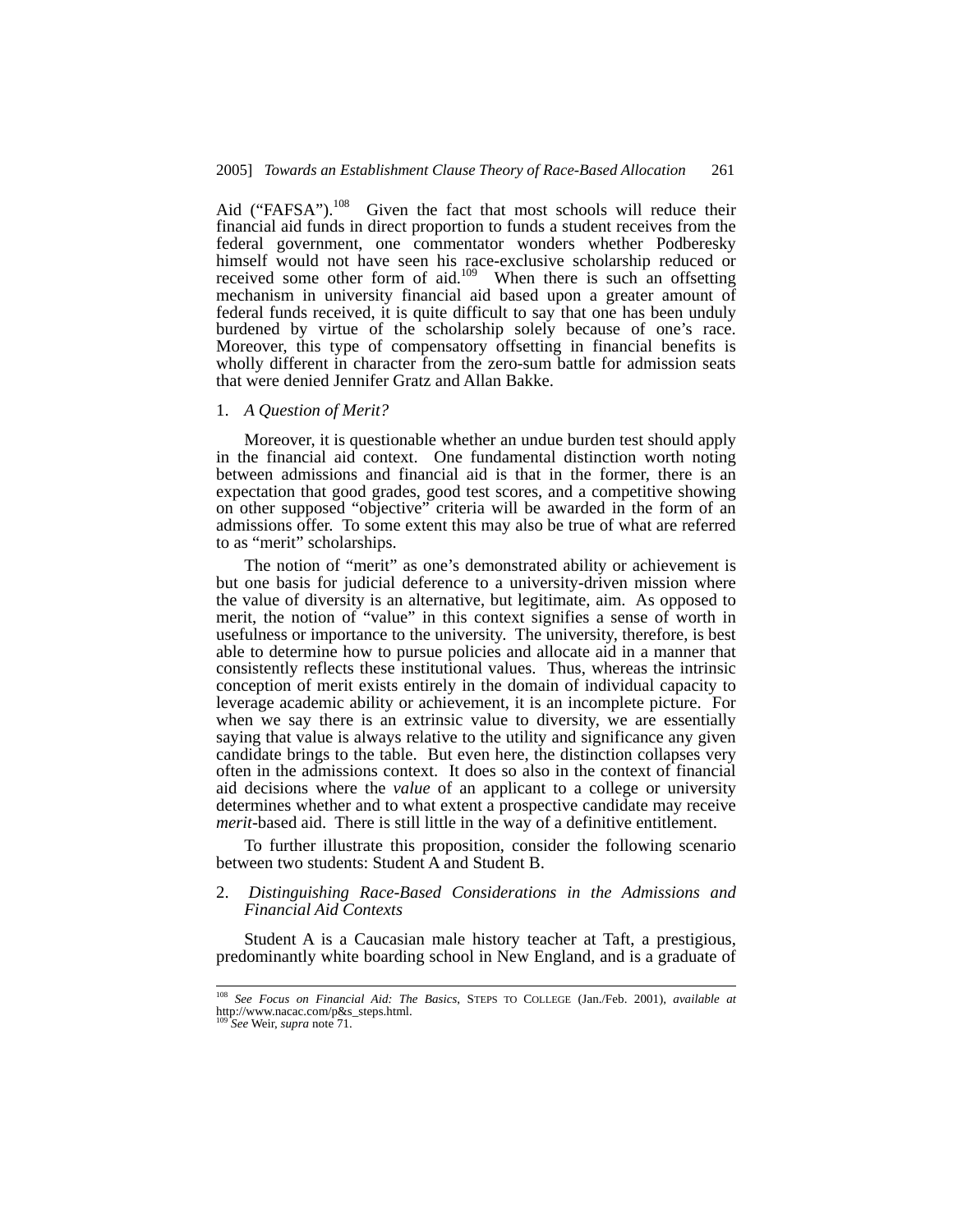Princeton University *summa cum laude*. Student B, a female minority calculus teacher at an inner-city school, who graduated from Hostos Community College and City College, is known to work well with a diverse set of students. In an admissions context, it is clear that Student A is meritorious and will likely be admitted. It is also clear that Student B is technically qualified and is also admissible under eligibility criteria. But it remains uncertain whether Student A has "value" in the same sense as Student B in a graduate school of education whose institutional mission is deeply rooted in educating the surrounding inner city community that has important historic ties to the university's founding. The value of Student B, notwithstanding credentials, may be greater than Student A where there is a diverse racial demographic of learners and a dearth of upper-level math teachers in the local community where graduates of the school are desperately needed. Student B would be a better "fit" with the institutional values of the graduate school than Student A, who statistically is less likely to teach in the local community upon graduation and whose record of teaching experience indicates he would not be as effective teaching in a classroom filled with racially and ethnically diverse math students.

In the financial aid context, however, a different set of considerations may govern in a good faith attempt to achieve a critical mass. Student A is able to pay three-fourths of his annual tuition. Student B, on the other hand, has communicated that she would simply be unable to attend without scholarship and fellowship support. General institutional funds available for need-based and female undergraduate math majors are not sufficient to offer Student B a full ride while still providing aid to other students in need. In fact, it is clear that while Student B would need a full grant in order to matriculate, a great number of other nonminority male and female students would need the same amount as well. Student B would qualify for the only additionally available funds: (1) a race-based university administered scholarship offered by a private donor and (2) funds that are potentially available to Student B as a race-exclusive scholarship if the law permits it. Are the different considerations when taking race into account the same in the financial aid context as in the admissions context? Should *Grutter* and *Gratz* be extended to financial aid scenarios like these playing out across the nation? Is there a basis for a distinction in financial aid that would permit the university to dedicate the lion's share of institutional funding of race-based aid to Student B while not allocating a similar amount to Student A?

The above scenario indicates that in the grand expanse of financial aid that may include scholarships, there remains no single entitlement to aid based upon some universal notion of merit and value. No one is guaranteed or entitled to receive financial aid. Accordingly, it is hard to argue that one has been unduly burdened by the denial of financial aid solely because of one's race. Many factors may play into the decision to award or not to award aid such that an expectation that one is entitled to receive a general institutional grant may be regarded as unreasonable. Further, a college or university may decide to extend funds based upon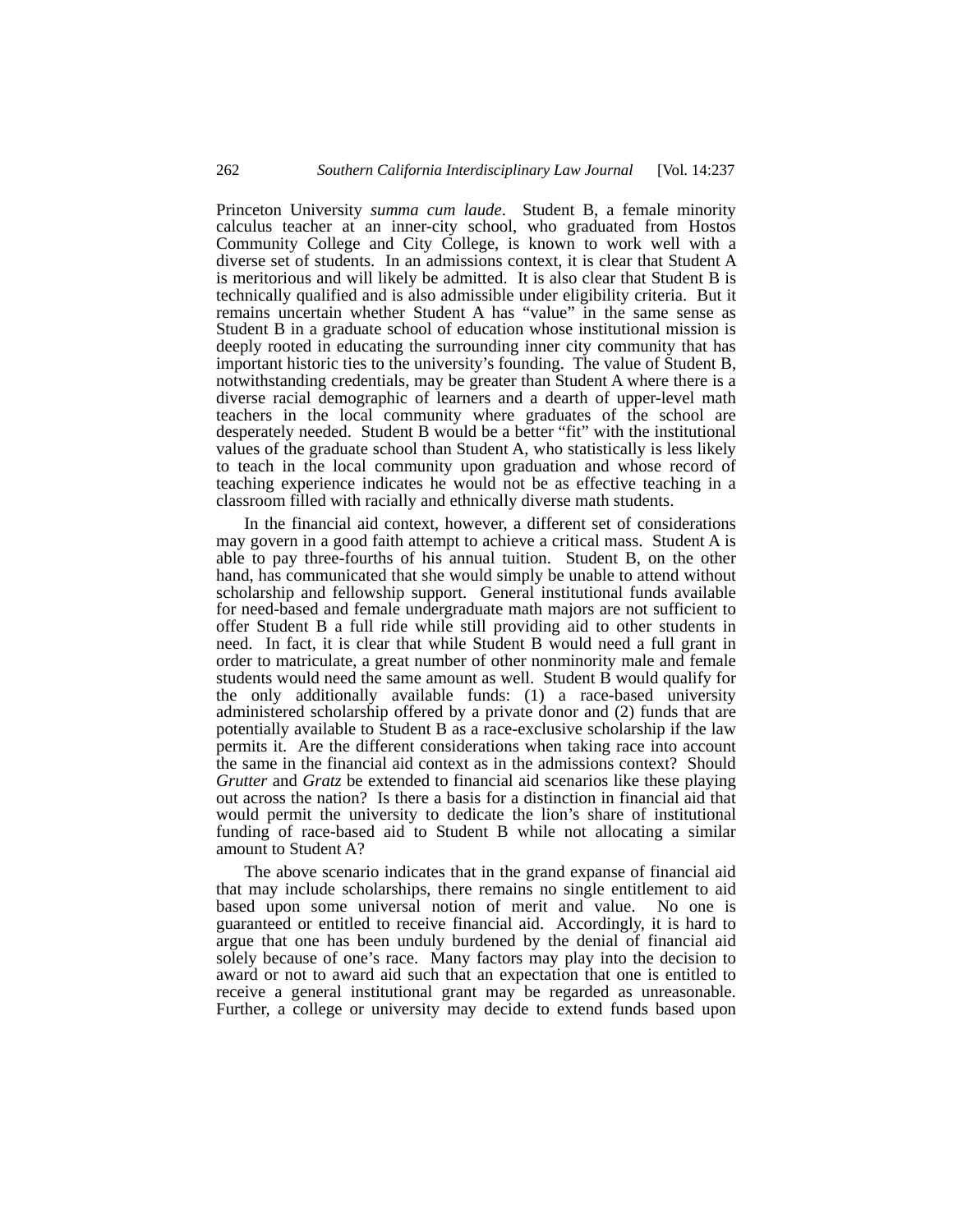athletic ability, linguistic skill, Scottish lineage, undergraduate major, lefthanded dexterity, and a host of other bases that are likely to exclude many minorities in a manner that is sure to unduly burden some. Yet it can hardly be said that these minority nonbeneficiaries are excluded from financial aid as a whole on the basis of their race. Likewise, the same applies to white students who may inconveniently fall outside the purview of these scholarship eligibility criteria.

## 3. *Discretion, Legitimacy and Selectivity*

More so than in the admissions scheme, the award of financial aid is a matter of greater institutional discretion and the discretion of scholarship donors. Alumni, research foundations, fellowship programs, national and regional professional associations, as well as Fortune 500 companies such as those featured in the "3M Brief" may very well grant restricted and unrestricted discretionary funds to learning institutions that will ultimately comprise a reserve pool of university-funded scholarships and universityadministered scholarships. In the exercise of their reasoned discretion, many donors may well conclude that the contribution of funds or the allocation thereof best represents what they believe is the best return on their investment. That judgment should not be impinged upon or frustrated merely because of judicial interference. Furthermore, for universities, an additional layer of discretion permeates decisions in the allocation of funds, even if the monies are directly fundraised by university officials themselves in order to execute their own policies. Thus, financial aid allocations may very well embody a policy to fund students that a university believes may potentially contribute to a skilled but underrepresented workforce more generally, and perhaps to the workforce of these donors in particular. In any case, review of the policy judgments of donors and universities requires a modicum of judicial restraint when it comes to how these important institutions achieve racial diversity through financial aid.

But if the exercise of professional and academic discretion in the allocation of grants is not enough to accord judicial deference, intrusive judicial oversight in the use of race in financial aid is troubling for yet another reason. Just as students do not possess a legal guarantee or entitlement to financial aid, neither do they have such a guarantee when it comes to how much a student may receive of financial aid. For the judiciary to second-guess whether "Student A" should have received more grant funds than "Student B" or an equal amount would embroil the bench in the policy judgments that go to the core of a university's institutional mission and autonomy, and its entitled deference to achieving the real pedagogical benefits of diversity.

This last component is of critical importance. Observers will recall *Grutter'*s pronounced discussion of the "real" benefit of race-based diversity, rather than the merely "theoretical"; to wit, it yields a credible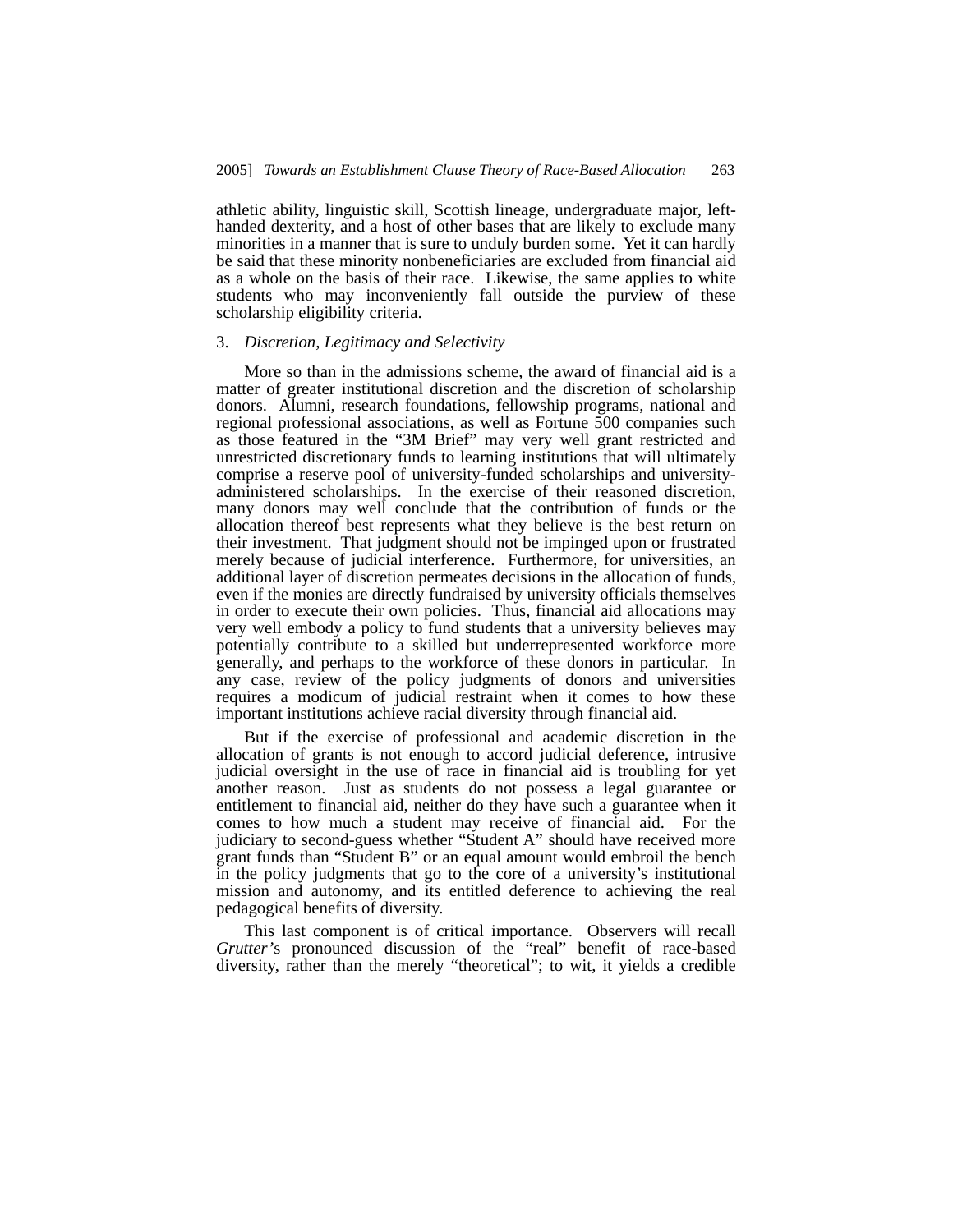legitimacy when national leadership is diverse.<sup>110</sup> As Justice O'Connor wrote:

In order to cultivate a set of leaders with legitimacy in the eyes of the citizenry, it is necessary that the path to leadership be visibly open to talented and qualified individuals of every race and ethnicity. All members of our heterogeneous society must have confidence in the openness and integrity of the educational institutions that provide this training.<sup>111</sup>

Education is key to national legitimacy because, for O'Connor, it provides the training ground for a diverse national leadership to develop. This diverse leadership in turn fosters a sense of legitimacy in a democratic nation that reflects all of its citizens.<sup>112</sup> Accordingly, the critical mass analysis must be performed twice to ensure that of those admitted, there is an actual critical mass of racial minorities who can afford to remain on campuses through scholarships, as this is the only way universities can ever begin "to cultivate a set of leaders."

The question of legitimacy, therefore, extends not only to ensuring a diverse set of national leaders, but to the very institutions themselves that are charged with the responsibility to create those leaders. In declaring that "all members of our heterogeneous society must have confidence in the openness and integrity of the educational institutions,"113 O'Connor indicates that legitimacy is not just on the macro level of national leadership, but also implicates the micro level of individual feeder institutions. This important legitimacy, in turn, engenders a parallel level of accountability that rests on each individual institution to fulfill its commitment to educate every American of every hue, national origin, and race, both as a democratic and economic matter.

Accordingly, when viewed in this way, it is clear why Michigan chose not to simply lower its admissions standards, as Scalia suggested when he nonchalantly stated to Michigan Law School counsel Ms. Mahoney: "Now, if Michigan really cares enough about that racial imbalance, why doesn't it do as many other State law schools do, lower the standards, not have a flagship elite law school, it solves the problem."<sup>114</sup>

But query whether it does. If, as is suggested above, there is indeed a macro and micro level of legitimacy concerns, and if there is a direct nexus between the legitimacy of national leaders and those of feeder institutions respectfully, then it is a *non sequitur* to suggest that simply lowering the standards will "solve the problem." The fact remains that the legitimacy of the future national leaders a university may produce depends in no small measure upon the confidence we put into the institution's legitimacy that

<sup>&</sup>lt;sup>110</sup> See Grutter v. Bollinger, 539 U.S. 306, 330 (2003).<br><sup>111</sup> *Id.* at 332.<br><sup>112</sup> See Bakke, 438 U.S. at 312–13 (quoting Keyishian v. Bd. of Regents, 385 U.S. 589, 603 (1967))<br>("[T]he 'nation's future depends upon leade students as diverse as this Nation of many peoples.").<br><sup>113</sup> Grutter, 539 U.S. at 332.

<sup>&</sup>lt;sup>114</sup> Record at 30–31, *Grutter* (No. 02-241) (Oral Argument of Maureen E. Mahoney for Respondents Lee Bollinger et al.).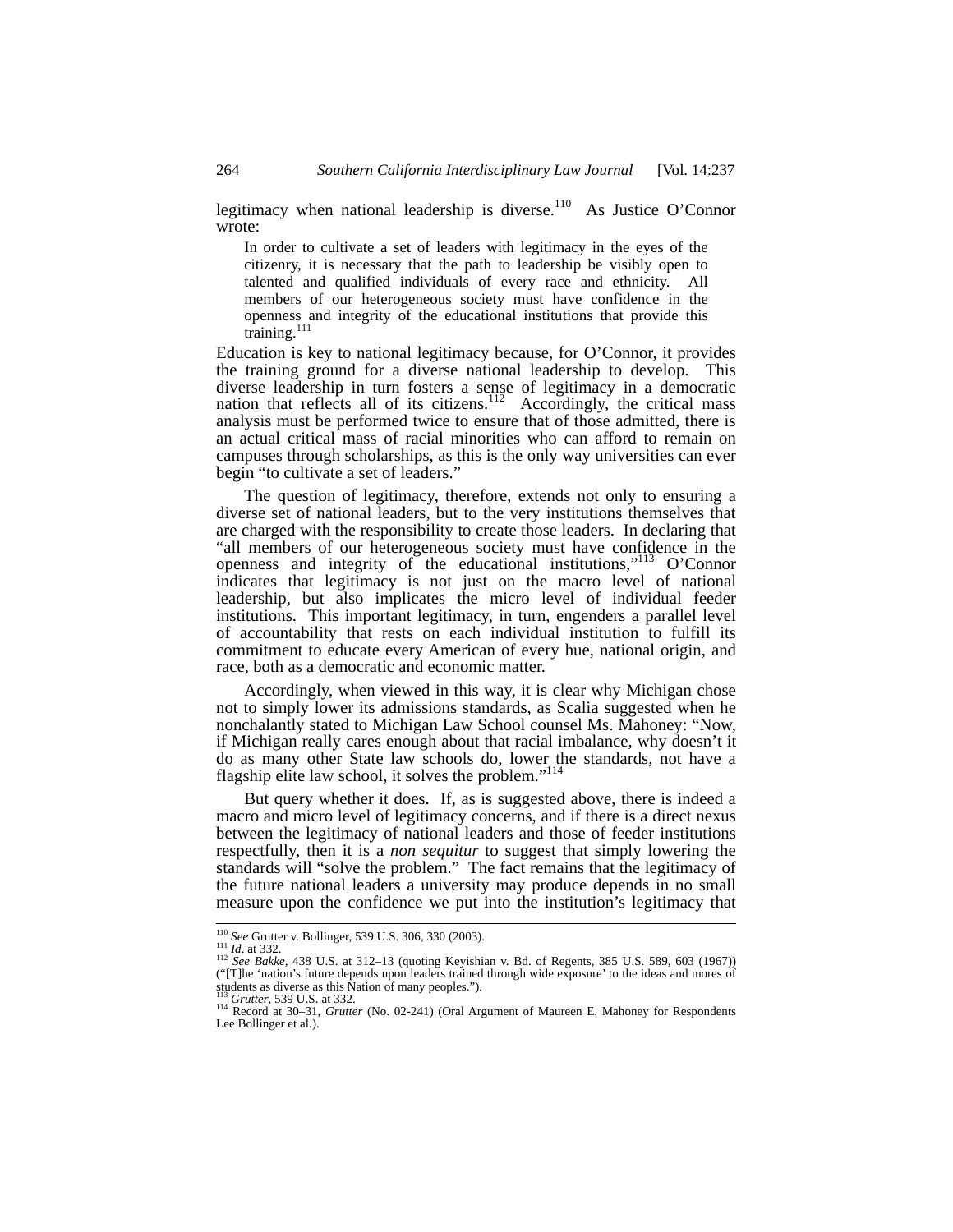produced these leaders in the first instance. A university that lowers its standards, therefore, may very well be less respected in leadership circles and in global markets in a way that undermines the needed legitimacy of our leaders of color.

The ramifications of Scalia's suggestion to lower standards also mean the military will have less educationally-prepared officers to assume leadership reins, as became such a critical concern of several prominent retired military generals.<sup>115</sup> This group of twenty-nine retired military and civilian leaders included General H. Norman Schwarzkopf, who directed the Allied Forces in the 1991 Gulf War, Robert McFarlane, who was President Reagan's national security adviser, Admiral William T. Crowe, who was chairman of the Joint Chiefs of Staff from 1985 to 1989, and General Wesley Clark, who was Supreme Allied Commander in Europe from 1997 to 2000. The idea is that because racial diversity will ensure broad legitimacy in a racially and ethnically diverse world, the face of its officer corps must resemble that of America (and other nations that have long seen their interest diametrically opposed to our own). These military officers also took note of the nexus between legitimacy and racial diversity:

In the interest of national security, the military must be selective in admissions for training and education for the officer corps, *and* it must train and educate a highly qualified, racially diverse officer corps in a racially diverse educational setting. It requires only a small step from this analysis to conclude that our country's other most selective institutions must remain both diverse and selective. Like our military security, our economic security and international competitiveness depend upon it. An alternative that does not preserve both diversity and selectivity is no alternative at all.<sup>116</sup>

From their brief it is clear that the generals comprehend the dual nature of preserving diversity without sacrificing selectivity and international competitiveness in the same manner that Ms. Mahoney and the prestigious corporations in the 3M Brief also suggest.

On the other hand, the response of Chief Justice Rehnquist and Justices Scalia and Thomas seem to suggest that these twin aims are mutually exclusive. Perhaps they are. But it is also logical to assume that sacrificing entry standards of flagship institutions altogether, as they suggest, will do more to harm global competitiveness, multicultural competence, and national security overall than to give only a plus factor consideration to racial diversity. If there were any rebutting arguments or evidence to suggest this would not result from disregarding selectivity and diversity, it was not forthcoming from these skeptical justices. Moreover, as discussed earlier, race-neutral alternatives hardly promise at this time to be as effective in attracting racial minorities as they are in attracting poor whites. Thus, without a race-conscious scholarship program, universities may fail to adhere to their inherit democratic function to educate all racial groups.

<sup>115</sup> *See* Brief of Amici Curiae Lt. Gen. Julius W. Becton, Jr. et al., *Grutter* (No. 02-241). 116 *Id.* at 29–30.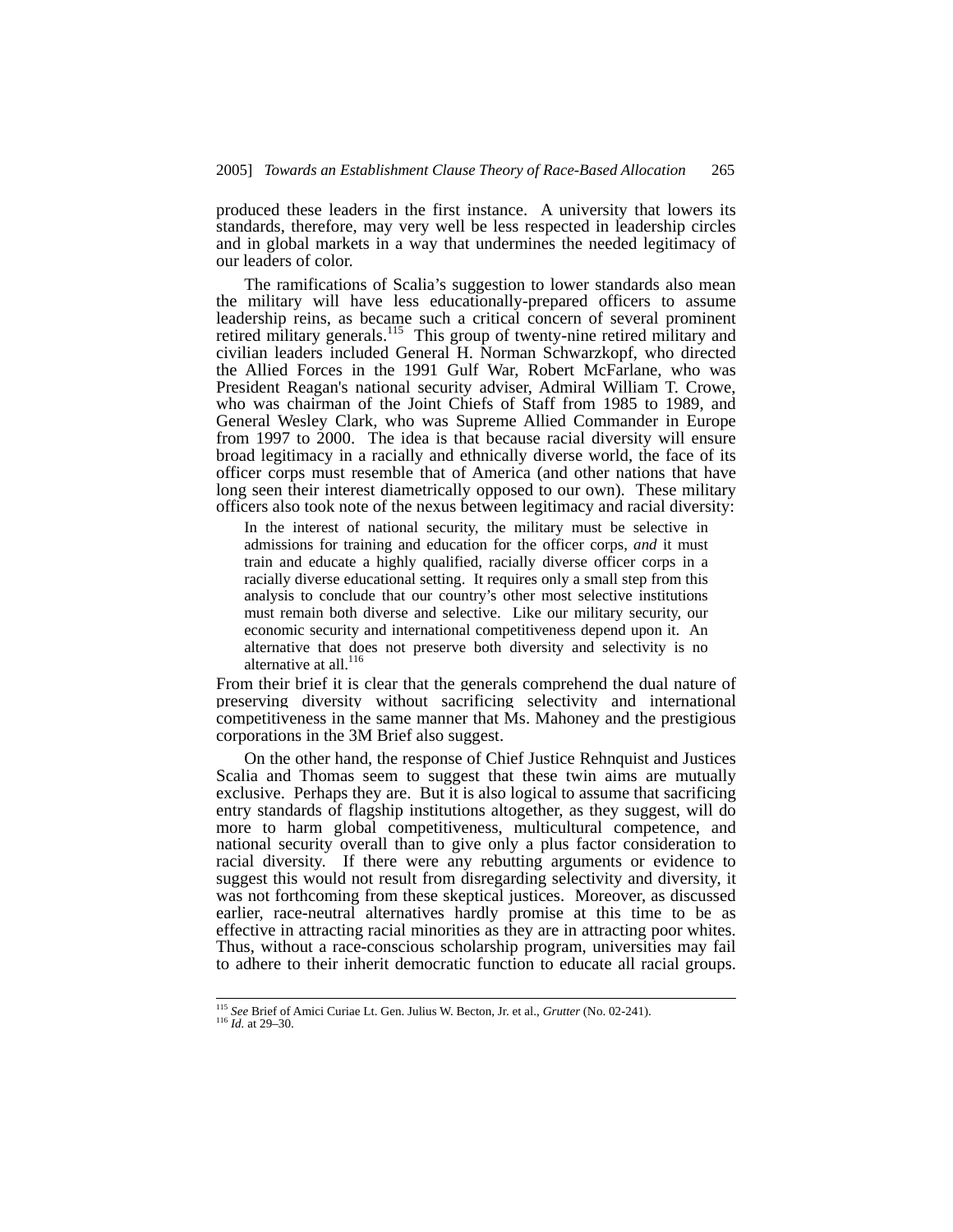But even here, it remains an open question whether even marginally weightier race-conscious plus factors can lead to the meaningful critical mass numbers in the final analysis when other diversifying factors are calculated in the applicant pool. $11$ <sup>7</sup>

Indeed, one primary economic justification for tax exemption of colleges and universities under market failure theory is relevant to the military generals' and O'Connor's diversity concerns, because education is viewed as a public good which is not democratically distributed to all.<sup>118</sup> In essence, the subsidy the federal government extends by recognition of tax exempt status to higher education institutions is an important recognition of<br>exempt status to higher education institutions is an important recognition of their importance to educate leaders and an informed citizenry.119 Universities arguably fulfill their core tax exempt function by broadening opportunities for a racially and economically diverse community of learners otherwise not served.<sup>120</sup> The reciprocal obligation, therefore, of colleges and universities is to utilize their own grants and scholarships to further advance their institutional mission of campus diversity. Naturally, just as the government extends tax exempt status to higher education institutions in recognition of their mission to educate diverse students, the university extends financial aid to underrepresented minority students in recognition of its endorsement of diversity as an institutional commitment.

## XI. RACE-BASED ADMINISTERED FUNDS

That an institution subjects itself to liability merely by administering a race-based scholarship appears draconian in application. In these cases, it is not necessarily a university's own funds that have been called into question. Nor is the source of those funds what renders the scholarship constitutionally suspect under the DOE's formulation. As discussed earlier, the DOE's formulation is inconsistent with the *Bollinger* cases on a number of levels. Another important inconsistency is worth discussing here, however. The very fact that *Grutter* permits some form of race as a factor in administering an admissions program suggests that a university may also lawfully administer a financial aid program that similarly uses race. Whether this proposition would extend to restricted race-exclusive scholarships, however, remains uncertain in light of *Gratz*, but common sense suggests that it should. Why should a university potentially subject

<sup>&</sup>lt;sup>117</sup> Bloom, *supra* note 10, at 504–05.<br><sup>118</sup> See LESTER M. SALAMON, AMERICA'S NONPROFIT SECTOR: A PRIMER 7–9 (1992).<br><sup>119</sup> This is the classic justification under "subsidy theory"; *see* H.R. Rep. No. 75-1860, at 19 (3d *Organizations: A Theory of Risk Compensation*, 50 FLA. L. REV. 419 (1998) (recounting that the exemption from taxation is based upon the theory that the Government is compensated for the loss of revenue by its relief from financial burden which would otherwise have to be met by appropriation of public funds, and by the benefits resulting from the promotion of the general welfare). See also<br>McGlotten v. Connally, 338 F. Supp. 448, 456 (D.D.C. 1972) ("[T]he Government relieves itself of the<br>burden of meeting public

of the Government.").<br><sup>120</sup> See Should Race Count? A Policy Discussion on the Future of Affirmative Action, Discussion<br>Sponsored by the Century Foundation at the National Press Club (Mar. 31, 2003), available at http://www.tcf.org/Events/03-31-03/transcript.pdf.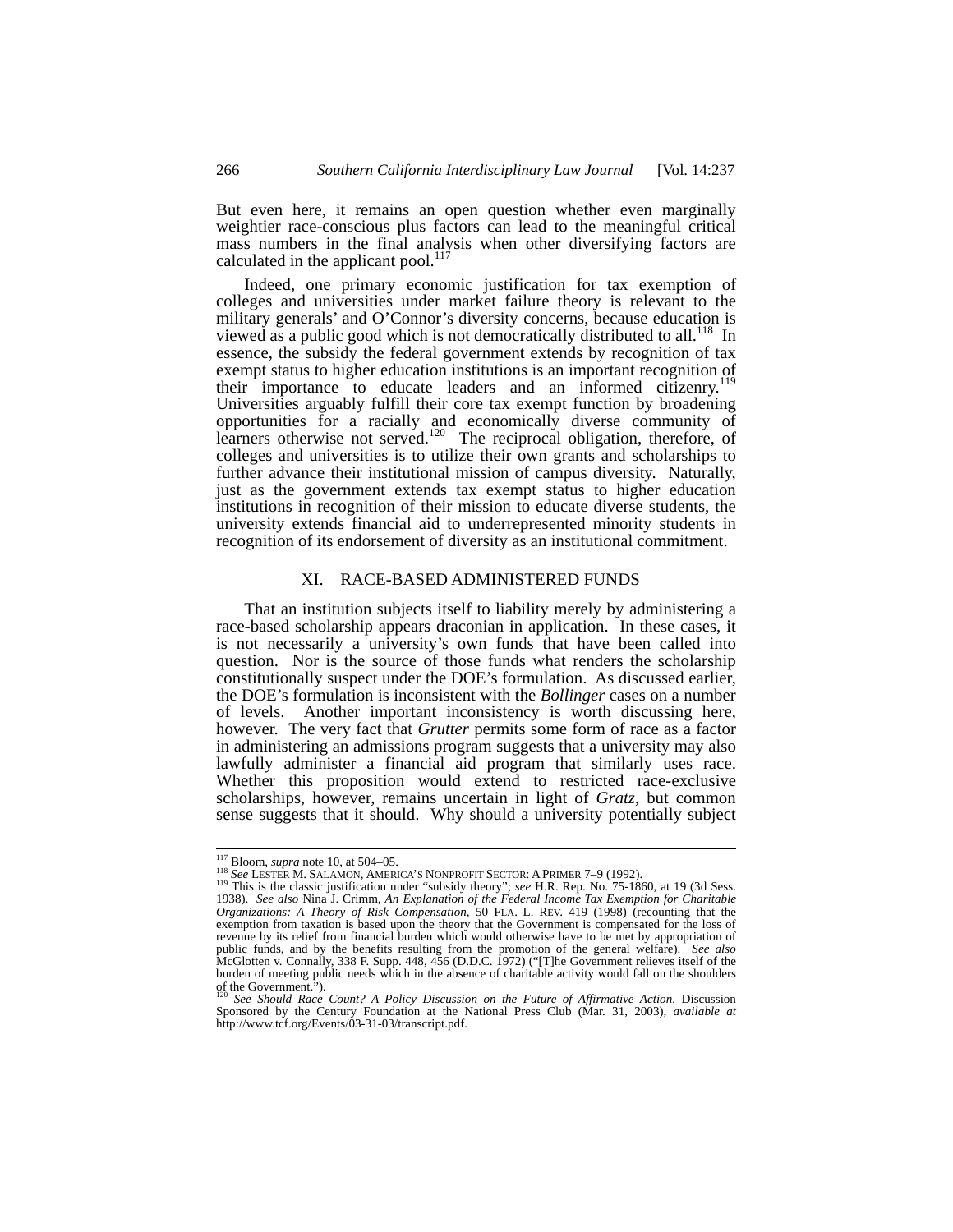itself to lawsuits for administering race-based scholarships when the racebased preference reflects the donative intent of private donors rather than that of the university itself? To be sure, concerns that a university may endorse or place its imprimatur on unlawful racial discrimination is the principal operative concern animating such a rule. Yet it is clear in other legal contexts that this incidental administration of funds does not give rise to liability. In the Establishment Clause context, for instance, where tax dollars diverted to colleges and universities often reflected an institutional commitment, the question of endorsement arose. In *Zelman v. Simmons-Harris*, tuition aid was distributed to parents according to financial need and directed in accordance with parental wishes of where parents chose to send their children.<sup>121</sup> The vast majority of tuition aid went to religious schools which provided education at a lower, more affordable cost than other nonsectarian private schools in the program.122 Nonetheless, the Supreme Court found that the Ohio Pilot Project did not amount to state endorsement of religion because the expenditure of aid reflected the private choices of students and parents.<sup>123</sup>

Likewise with race-based scholarships, I suggest that the mere administration of funds should not amount to university endorsement of racial discrimination simply because the race-based preference of restricted grants reflects the private choices of donors, not universities. Further, the Supreme Court's ruling in *Mitchell v. Helms* relied heavily on recent cases such as *Agostini v. Felton*<sup>124</sup> to find that a program was neutral only if the government aid was directed "as a result of the genuinely independent and private choices of individuals."<sup>125</sup>

The Court in *Zelman* gave lip service to the other aspect of neutrality, namely that the Ohio Pilot Program did not somehow advance or differentiate between religions.<sup>126</sup> Although no religion was differentiated, however, it could hardly be said the court honored this critical component of neutrality as a matter of intellectual honesty. Indeed, the court was able to set this neutrality concern aside and in so doing it functionally, although not formally, overruled *Everson v. Board of Education of Ewing Township*.<sup>127'</sup> There it was said that "[n]o tax in any amount, large or small,

<sup>&</sup>lt;sup>121</sup> 536 U.S. 639, 644–46 (2002).<br><sup>122</sup> *See id.* at 646.<br><sup>123</sup> *See id.* at 654. 124 *Agostini*, 521 U.S. 203 (1997). The *Agostini* test is a revised version of the test used in *Lemon v. Kurtzman*, 403 U.S. 602 (1971), to address the question of state aid. *See Agostini*, 521 U.S. at 222–23. Justice O'Connor set forth three new requirements: first, aid cannot result in the governmental indoctrination of a religion; second, there can be no discrimination among different religions; and third, there can be no excessive entanglement with religion. *See id.* at 234–35. The *Zelman* court never addressed the question of excessive entanglement. *See Zelman*, 536 U.S. at 648–49. As in *Mitchell,* the *Zelman* court only examined the first two prongs of the *Lemon* test. *Id.* 125 Mitchell v. Helms, 530 U.S. 793, 816 (2000). In *Mitchell*, the Court endorsed and defined the new

*Agostini* test. *Id.* at 807–08. It proceeded to consider government school aid under the first two prongs of *Lemon v. Kurtzman,* 403 U.S. 602, 612–13 (1971). *See Mitchell*, 530 U.S. at 808. When evaluating the second element, however—whether government aid either advances or prohibits religion—the court employed the revised *Agostini* test to determine if the primary effect of the program advanced religion. *Id.* at 807–08.<br>
<sup>126</sup> 536 U.S. at 652.<br>
<sup>127</sup> 330 U.S. 1 (1947).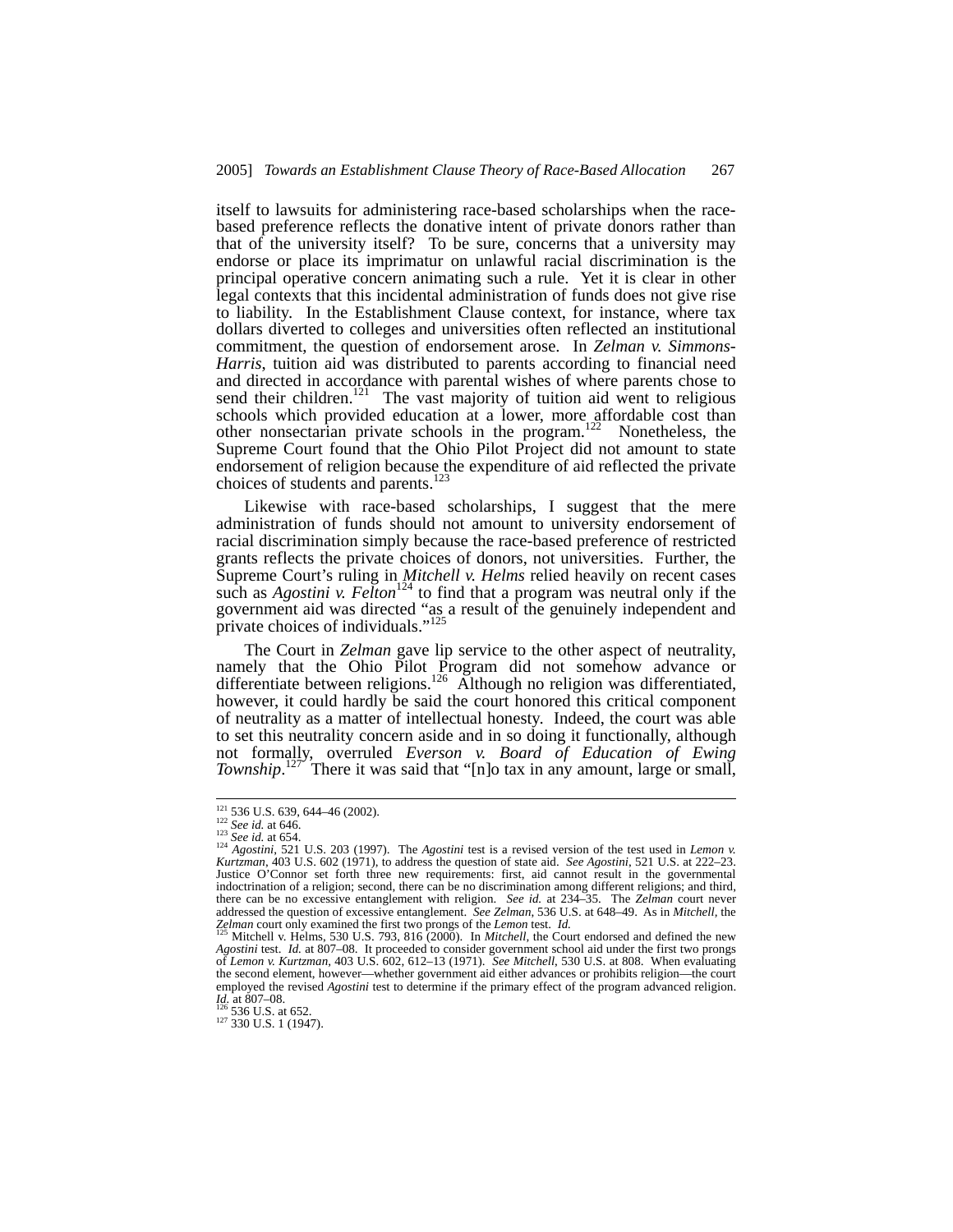can be levied to support religious activities or institutions, whatever they may be called, or whatever form they may adopt to teach or practice religion."128 As Justice Souter asked in *Zelman*, "How can a court consistently leave *Everson* on the books and approve the Ohio vouchers? The answer is that it cannot."129 The analogy to *Zelman* may help explain in part why, as a normative matter, scholarships that are open to all races but which are disproportionately awarded to Native Americans should not give rise to liability. In *Zelman*, where grants did not discriminate between religious and nonreligious schools, it did not matter that funds disproportionately ended up in the coffers of religious schools 96.6% of the time.<sup>130</sup> Likewise, it should not matter that unrestricted aid may end up predominantly in the hands of minority students and liability should not therefore attach in such cases. Moreover, the *Zelman* analogy is also useful in showing that the use of public state revenue for race-based scholarships may not necessarily negate neutrality, since private individual choice takes on new significance.

Because the tuition aid at issue in *Zelman* did not discriminate between religious and nonreligious schools, however, the same cannot be said for purely race-based (as opposed to race-conscious) scholarships, which do make a clear distinction in eligibility criteria. The analogy, however, is not intended to identically replicate the structure of the Ohio Pilot Project, but merely to illustrate that a scholarship that is payable to the parents or the student entitled to the scholarship, rather than to the university itself, is directed to wherever the parents and student wish. Thus, there is a multilayered analysis of private choice: the private choice of donors to restrict aid on the basis of race and the private choice of scholarship recipients to direct the aid to whatever institution would be acceptable. This accounts for why a Gates Millennium Scholarship or the United Negro College Fund might withstand strict scrutiny, for each involves private donors and private recipients without any university intervention that might amount to impermissible state action.

As in *Mitchell*, the *Zelman* court examined the first two prongs of the Lemon test.<sup>131</sup> Accordingly, the Court never addressed the question of excessive entanglement of religion separately, which after *Agostini* has become more prevalently conflated into the "effect" inquiry.<sup>132</sup> It is nonetheless helpful, however, to briefly revisit what the *Agostini* court believed constituted excessive entanglement, because the DOE Office for Civil Rights's prohibition on institutions that "administer" race-based financial aid suggests that colleges and universities become unduly or excessively entangled in the impermissible use of race. Left unclarified,

<sup>&</sup>lt;sup>128</sup> *Id.* at 16.<br><sup>129</sup> 536 U.S. at 688.<br><sup>130</sup> *See id.* at 703.<br><sup>131</sup> 536 U.S. at 648–49.<br><sup>132</sup> As the court in *Agostini v. Felton* noted, "the factors we use to assess whether an entanglement is 'excessive' are similar to the factors we use to examine 'effect.' . . . Thus it is simplest to recognize why entanglement is significant and treat it—as we did in *Walz*—as an aspect of the inquiry into a statute's effect." 521 U.S. at 232–33.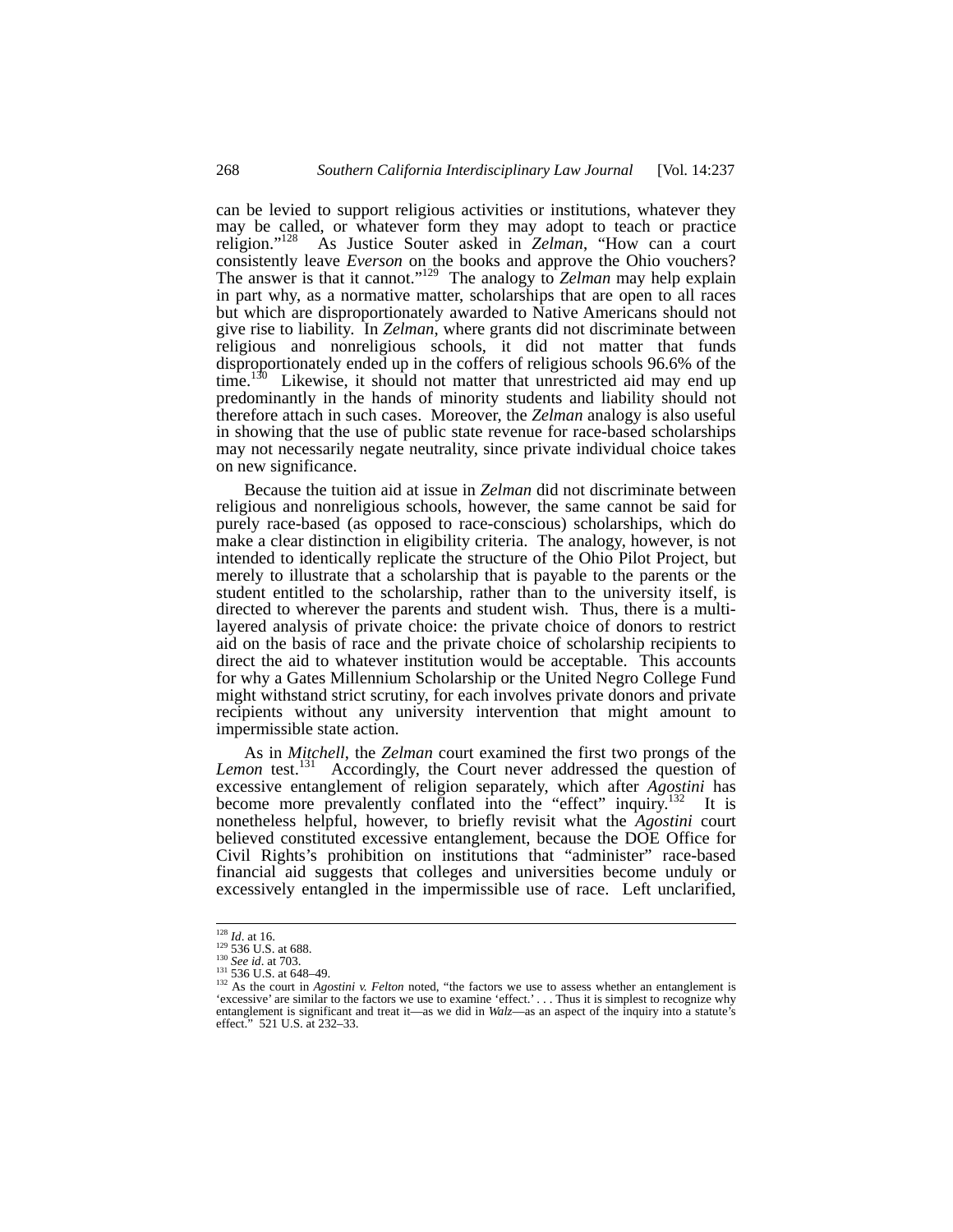"administering" race-based scholarship funds can vaguely mean just about anything and therefore may be overly inclusive of otherwise permissible conduct. In following the Establishment Clause analogy to its logical endpoint, it would be reasonable to assume that a university violates the law by administering race-exclusive funds, unless the administration of those race-exclusive scholarships were somehow deemed an "excessive" entanglement. In looking to the Court to determine what comprises excessive entanglement, as in *Agostini*, we learn that: (1) pervasive monitoring, (2) administrative cooperation, and (3) the increased dangers of political divisiveness are relevant factors to consider.<sup>1</sup>

To be sure, where there is a private, race-based restricted scholarship for which a college selects candidates, there is bound to be some administrative cooperation. Likewise, in an institution where minority race-based scholarships come under the public scrutiny of a predominantly white student body, the very distribution and restricted eligibility criteria of these minority race-exclusive scholarships are sure to enhance the dangers of political divisiveness on these campuses. But query whether these two factors combined render a race-based scholarship "excessively" administered. As the *Agostini* court wrote, "Under our current understanding of the Establishment Clause, the last two considerations are insufficient by themselves to create an 'excessive' entanglement."<sup>13</sup>

Burdensome, pervasive monitoring might very well suffice to strike down a university administered race-based scholarship under this analogy. Cases where such a concern may arise occur where restricted scholarships require universities to interview candidates, to select and monitor minority scholarship finalists, or to monitor and report their grade point averages from semester to semester to donors as potentially stipulated in the scholarship grant. Pervasive monitoring may also require periodic reviews to ensure continued eligibility if the scholarship calls for regular assessments. Likewise, any combination of the above monitoring requirements or the combination of monitoring requirements in conjunction with close administrative cooperation that may increase political divisiveness will surely fail as an excessively university-administered racebased scholarship.

It is clear, however, that by mitigating monitoring, interviewing, and reporting requirements, donors can theoretically preserve the donative intent of scholarship grants that happen to be university monitored. For instance, donors can limit some of a university's reporting requirements and shift that responsibility instead to the scholarship recipients directly, who can collect and share their transcripts, update and report their academic progress, and certify their continued eligibility. Likewise, donors can follow up with candidates who are initially identified by the college or university.

<sup>133</sup> *See* Aguilar v. Felton, 473 U.S. 402, 413–14 (1985). 134 521 U.S. at 233–34.